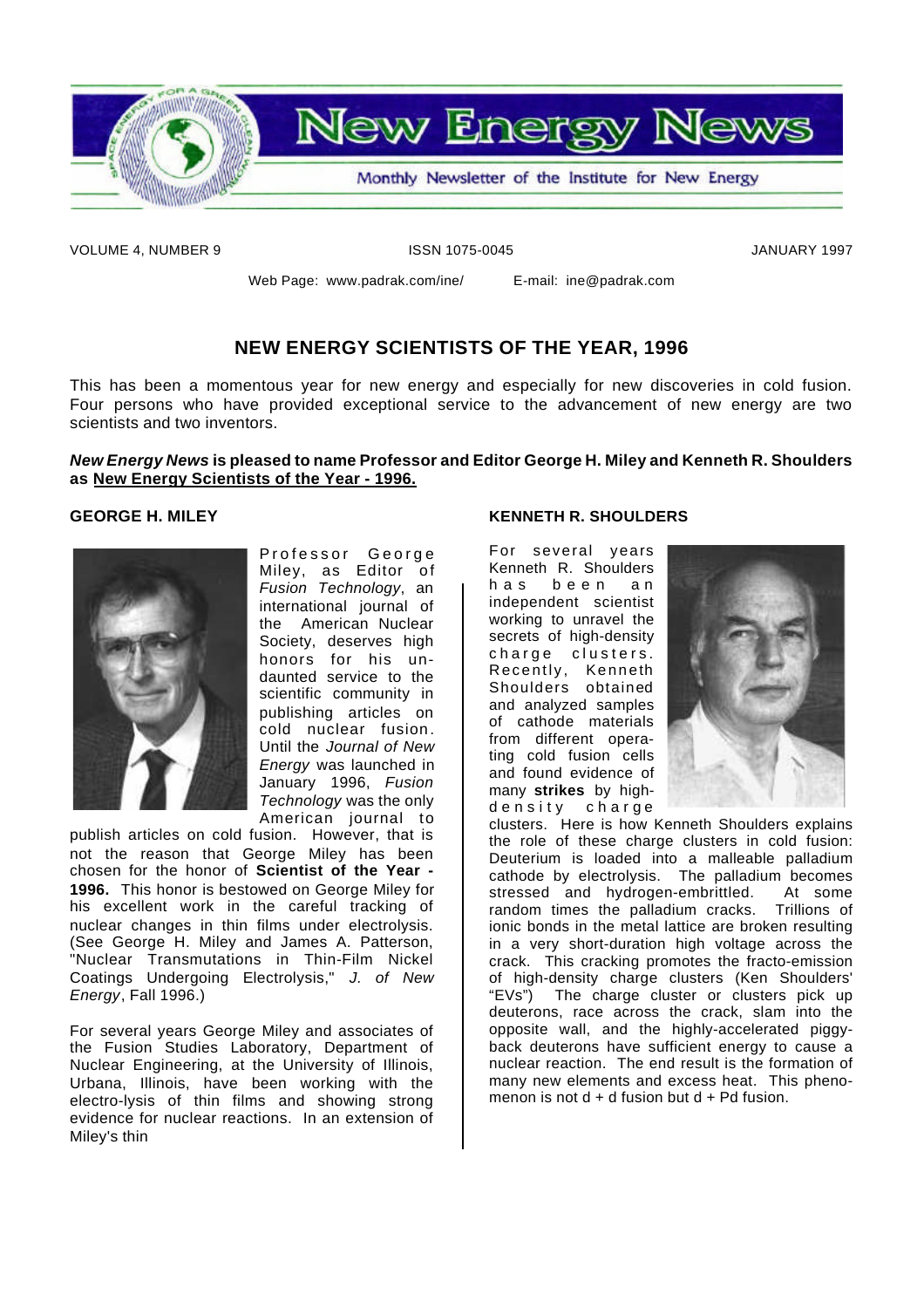(Miley, cont.) film investigation, he has worked closely with James Patterson (who received a "Fusion Scientist of the Year 1995" award for developing the **Patterson Power CellTM** by using thin nickel and palladium films to achieve the first cold fusion device with commercial potential). By making extensive measurements of before and after analysis of the thin-film coated spheres that are used by Patterson, Miley was able to show dramatic elemental changes. changes can only be attributed to nuclear reactions. Miley first presented this important scientific report at the second conference on Low-Energy Nuclear Reactions, September 13, 1996 at College Station, Texas. George Miley also cohosted this conference with Professor John O'M. Bockris (who also has been honored as "Fusion Scientist of the Year 1994").

### *New Energy News* **is pleased to honor George H. Miley as Scientist of the Year - 1996.**

While most take the linear textbook road of why it cannot be, it is the brave few that go the uncharted path of why it just might be. Anonymous

#### **THE NEW-ENERGY YEAR IN REVIEW** By Hal Fox **The Best of 1996**

As demonstrated by the awards of **New Energy Scientists of the Year,** two of the top new energy discoveries of 1996 were the large number of nuclear reactions that are being produced in cold fusion electrochemical cells and the discovery that high-density charge clusters can produce nuclear reactions.

The development of Ultraconductors<sup>TM</sup> (see article by Mark Goldes in this issue) and their application to thermal-to-electric conversion is a significant milestone.

The data presented from Rod Neal and Stan Gleeson concerning their successes in reducing the level of radioactivity in a radioactive liquid is a strong contribution to similar previous discoveries. The discoveries relating to reduction of radioactivity now include Yul Brown's use of Brown's Gas, Roberto Monti's use of explosion, George Rabzy's work in the

(Shoulders, cont.) (See K. Shoulders and S. Shoulders, "Observations on the Role of Charge Clusters in Nuclear Cluster Reactions," *J. of New Energy*, Fall 1996.)

Some who heard Shoulders' presentation at the second conference on Low-Energy Nuclear Reactions (Sept. 1996, College Station, Texas) were impressed with two concepts: First, the concept of fracto-emission and the resultant nuclear reactions that could be a major source of excess energy in various types of cold fusion devices. Second, the concept that it is much easier to make charge clusters directly than to create charge clusters by fracto-emission. Please note: this explanation of the source of most (or some) of the excess energy in cold fusion devices **is standard textbook physics and, therefore, immediately understandable to anyone who is familiar with the formation and use of highdensity charge clusters.** (For further information on charge clusters see Kenneth Shoulders' U.S. Patent 5,018,180). It should be noted that as a result of the presentation of the paper by Kenneth Shoulders, at least one improvement patent application has been filed.

*New Energy News* **is pleased to honor Kenneth R. Shoulders as Scientist of the Year - 1996.**

Ukraine, Bush and Eagleton's electrochemical method, Ron Brightsen's Clustron Theory, and James Patterson's transmutation in small plated beads.

The perpetual-motion sculpture of Reidar Finsrud must be included as one of the most unusual energy-related developments of 1996. (NEN July 1996).

The continued progress of the development of over-unity electromagnetic motors has been advanced by Dr. Harold Aspden. (See this issue, page 14, and also December 1996 NEN.)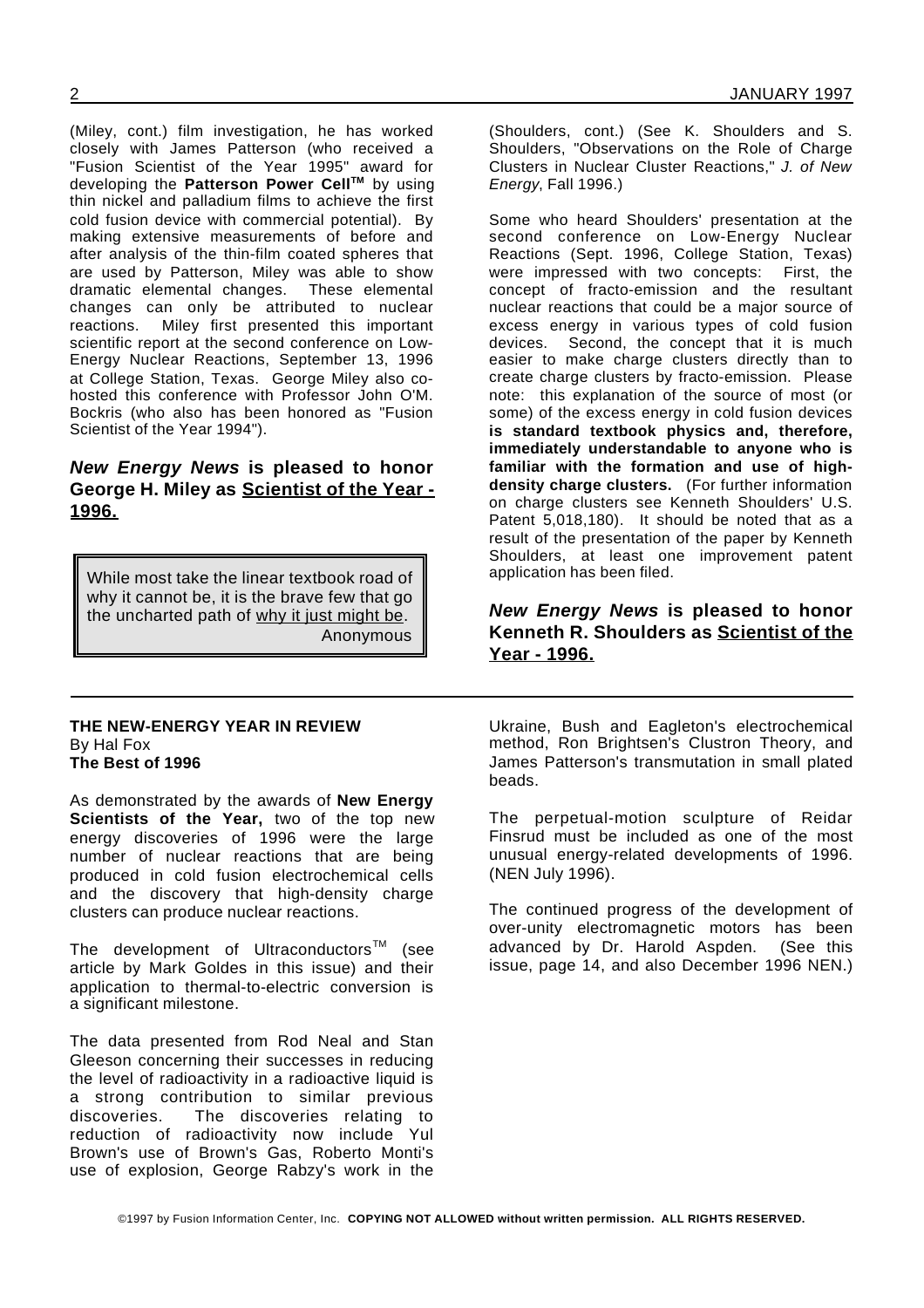Even NASA made a great discovery in 1996 - however, we are not yet sure that they know what they discovered. When NASA lost a \$442 million satellite by the unexpected interaction of its 12.8 mile-long tether, NEN believes that they found a dramatic evidence of the existence of anomalous energy in space. (See NEN Mary 1996.)

We predict that 1997 will bring many more unexpected new energy developments.

# **Fusion Briefings**

#### **Pd/D & Ti/D LATTICES AND LENR**

K.R. Rao, Samrath Lal Chaplot (BARC, Solid State Phys. Div., Trombay, India), "Computer Experiments Concerning Palladium-Deuterium and Titanium-Deuterium Lattices – Implications to Phenomenon of Low-Energy Nuclear Reactions," *Fusion Technology*, vol 30, no 3, Dec. 1996, pp 355-362, 25 refs, 7 figs, 1 table.

#### AUTHORS' ABSTRACT

Short-lived large energy fluctuations (SLEFs) in solids, proposed by Khait, are known to be responsible for several anomalous properties in a variety of materials. The study of SLEFs in palladium-deuterium and titanium-deuterium lattices via computer experiments is reported. The relevance of these large energy fluctuations in penetrating coulombic barriers in these systems is discussed. Such dynamic effects arising from the phonon bath as solids may enhance nuclear reaction probabilities leading to cold fusion. Expected cold fusion reaction rates are reported taking into account the effective changes of the deuterium atoms in the solid and SLEF frequencies.

[SLEF may be the result of charge clusters formation, acceleration, and collision. - Ed.]

Always listen to the experts. They'll tell you what can't be done and why. Then do it.

Lazarus Long

#### **THE WORK OF ALBERT EINSTEIN IN RELATION TO COLD FUSION**

#### By Steve Lazarus

Recent theoretical work in the quest to explain cold fusion has focused on the foundations laid down by Albert Einstein [1,2]. Special relativity and quantum mechanics were introduced by Einstein at the first part of this century. Cold fusion reactions taking place in metal lattices are a new and different realm that seem to relate to the area of physics known as relativistic quantum mechanics. Much about the discussion of relativistic quantum mechanics can be found in the scientific journal, *Foundations of Physics*, *[3]* that has published extensive discussions in this area over the last 10 years.

Contemporary theoreticians and experimenters are bridging the gap between established science and newly discovered mass energy release manifested in cold fusion reactions. Kozima, et al. [4], Sioda [5], and Rout, et al. [6], have demonstrated plausible explanations and experimental results that should put the mystery of cold fusion to rest for all time.

Many fruitful avenues have been achieved by the scaling of macro-phenomena such as galactic vortex formations [7] to the small size of micro fusion. These vortex formations have a place in the theory to explain cold fusion reactions in nano-sized bubbles within the solid lattice of a parent cold fusion material.

References:

1. C.E. Bennett, "An Electrodynamic Theory of Inertia and Gravitation", *Cold Fusion* , #19, October 1996, p 36.

2. C.E. Bennett*,* "A Quantized Aether", *New Energy News,* November, 1996 vol 4, no 7, p 7.

3. *Foundations of Physics*, volumes 1986-1996. 4. H. Kozima, S. Watanabe, K. Hiroe, Nomura, "Excess Heat and <sup>4</sup>He Generation in a Pd-Black Cathode by D<sub>2</sub>0 + LiOH Electrolysis", Cold *Fusion,* #19, October 1996, pp 12-16.

5. R.E. Sioda, "Can Nuclear Fusion Be Initiated in Metal Deuterides?", *Cold Fusion,* October 1996, pp 28-35.

6. R.K. Rout, A. Shyam, M. Srinivasan, A.B. Garg, (BARC, Neutron Phys. Div., Bombay, India), V.K. Shrikhande, (BARC, Tech. Phys. & Prototype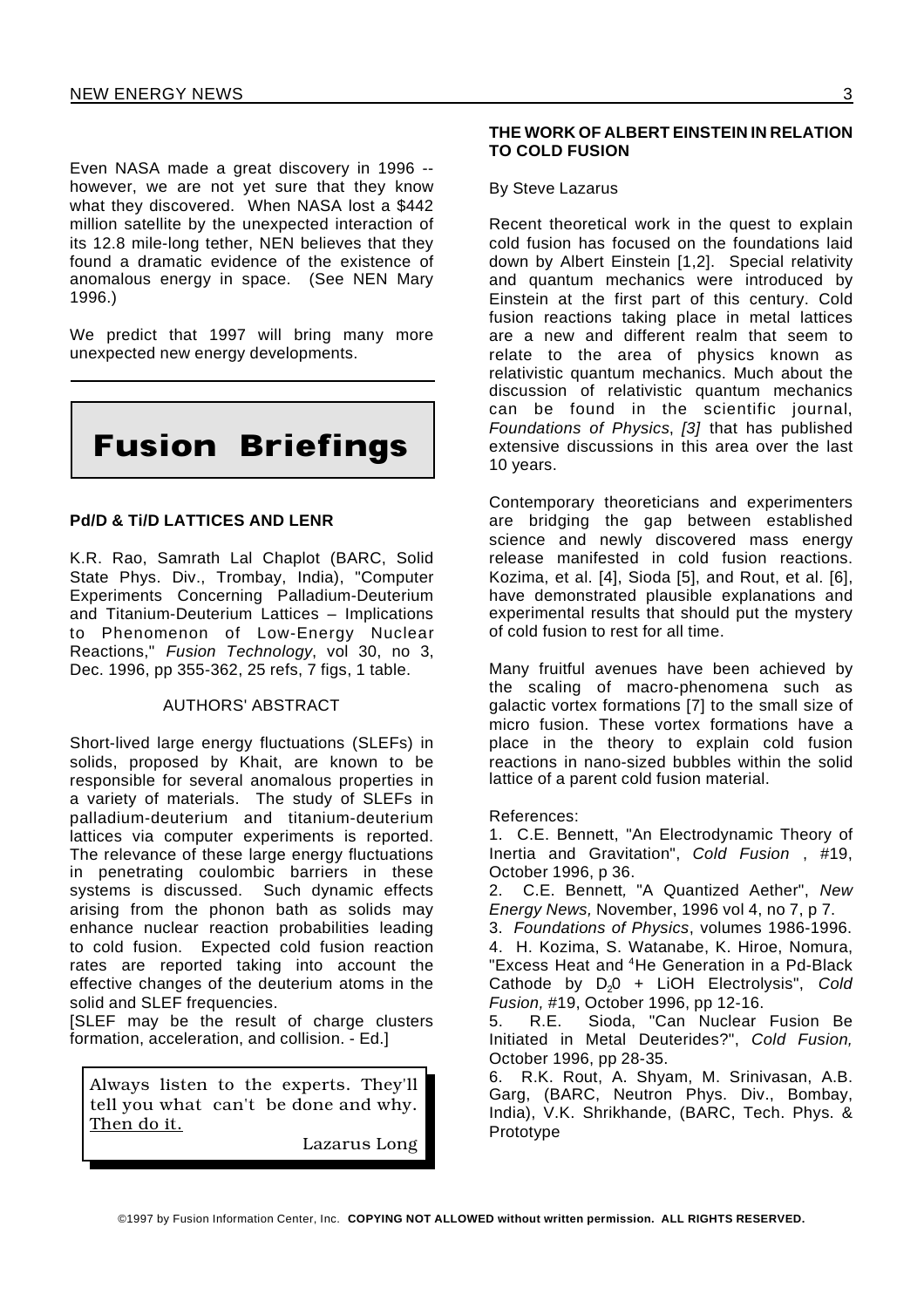Engr. Div., Bombay, India), "Reproducible Anomalous Emissions From Palladium Deuteride/Hydride," *Fusion Technology,* vol 30, no 2, Nov 1996, pp 273-280. 7. Walker, FL., "The Expanding Space Paradox," *Physics Essays Journal,* volume 9, no 2, 1996 (Quebec, Canada).

#### **SEARCH FOR PARTICLE EMISSIONS**

John Philip Nicholson (Univ. of Strathclyde, Dept. of Phys. & Applied Phys., Glasgow, United Kingdom), "A Search for Particle Emission from a Gas-Loaded Deuterium-Palladium System in the Alpha-Beta Phase," *Fusion Technology*, vol 30, no 3, Dec. 1996, pp 383-385, 25 refs, 1 fig.

#### AUTHOR'S ABSTRACT

Neutron and proton emission due to possible solid state fusion events is monitored from a palladium sample loaded with deuterium gas to atomic fractions up to 0.7. Most of the experimental runs show no detectable activity above background rates, indicating a fusion rate < 2.7 x 10<sup>-22</sup>s<sup>-1</sup> / deuterium-deuterium (D-D) pair. Two brief excursion by the proton counter might indicate a temporary rate of 3.5 x  $10^{-21}$ s<sup>-1</sup> / D-Dpair.

#### AUTHOR'S CONCLUSION

The two brief excursions above background of the proton counter, corresponding to rates of 3.4 x 10<sup>-21</sup>s<sup>-1</sup> / D-D pair and 3.5 x 10<sup>-21</sup>s<sup>-1</sup> / D-D pair, occurred at average deuterium/palladium fractions of ~0.1 and 0.6, respectively, with perhaps higher values pertaining to the surface of the specimen. These occurred near the end of the experiment when the deteriorated condition of the palladium sample forbade further experimental runs. It is interesting to note that one of the theoretical models for solid state fusion does require a substantially dislocated lattice. However, in view of the unreproducibility of the excursions, and the possibility of electromagnetic interference with equipment, we should view these results as inconclusive. [or perhaps as the production of charge clusters. - Ed.]

#### **TRITIUM GENERATION**

T.K. Sankaranarayanan (BARC, Chem. Engr. Div., Trombay, India), Mahadeva Srinivasan (BARC, Neutron Phys. Div.), Mukut Behari Bajpai and Devendra Swarup Gupta (BARC, Chem. Engr. Div.), "Investigation of Low-Level Tritium Generation in Ni-H<sub>2</sub>O Electrolytic Cells," *Fusion Technology*, vol 30, no 3, Dec. 1996, pp 349-354, 7 refs, 3 figs, 6 tables.

#### AUTHORS' ABSTRACT

The generation of tritium during the electrolysis of aqueous light water alkali carbonate  $(K_2CO_3)$ and  $\text{Li}_2\text{CO}_3$ ) solutions by nickel cathodes, first reported by us at the International Conference on Cold Fusion-3 (Nagoya, Japan, October 1992) has once again been verified and confirmed. During 1993, 10 our of 23 cells, whose electrolytes were analyzed using a newly set up dedicated liquid scintillation counting unit, indicated low tritium levels in the electrolyte, in the range of 0.5 to 4.8 Bq/ml. Except one cell, which contained  $35\%$  D<sub>2</sub>O, the remaining nine cells, which produced tritium, were charged with natural light water solutions only. Two of these cells, which were monitored for tritium every few days, and excluding cell OM-3, which was set up in 1992, indicated tritium level variations in a sawtooth fashion, suggesting the possible presence of an as-yet unidentified mechanism responsible for periodically removing tritium from the electrolyte.



#### **CHARGE-COUPLED PHENOMENA** By Clynton Allen

Some time ago on June 10th 1971, an experiment I conducted was to determine the attractive force of two oppositely charged plates.

First, attaching the negative electrode to one of the plates, then applying power and hearing the characteristic **hiss** from the high voltage, the Positive electrode touched the other plate to charge them. And to my astonishment, during the test, I noted that multitudes of holes had been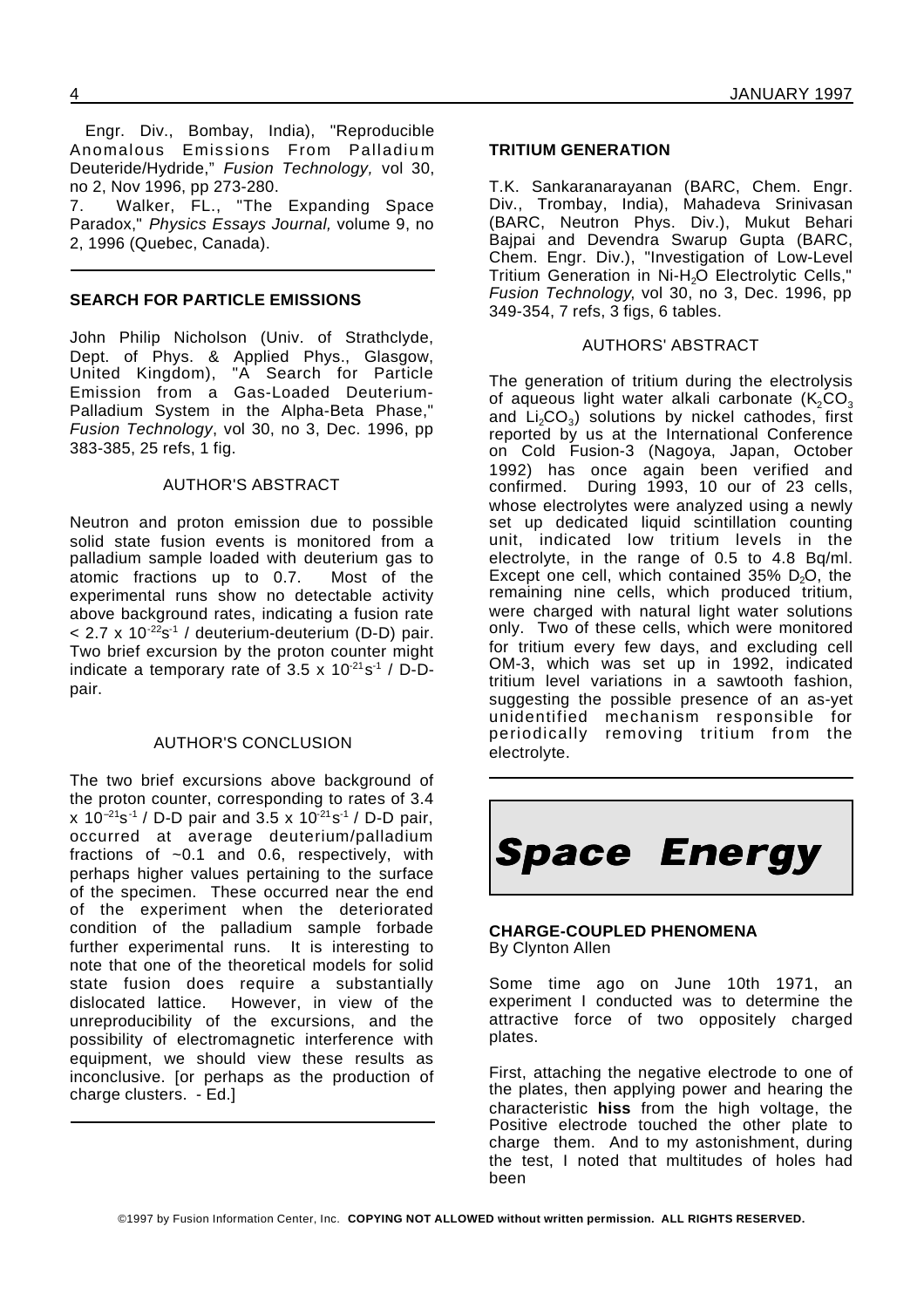punched through the witness plates **from the inside out on both plates!** (directional) They were reminiscent of **buck shot** exit holes on a beer can, some small, some large, all less than a millimeter in diameter. I honestly cannot remember if the holes lined up with each other as the two plates and the dielectric were hanging freely and independently on insulated threads.

On closer examination, I noticed the dielectric separator had also been punctured with multitudes of neat clean **well defined holes!** (non-directional)

At once, I decided to abort the test, as I did not know what effect these mysterious bullets would have on human flesh, considering the condition of the aluminum foil after the test. Then, I quickly jotted down on paper some details and filed it in a ring binder. There it rested until the Internet became available in our part of the world, where I saw an article on "Plasma Injected Transmutation" phenomena. (*NEN* news abstract)

Some details of experiment June 10th 1971:

Witness plates – Aluminum foil .001", about 6" x 8"

Dielectric – Polyethylene .0005", about 10" x 12"

Spacing about 1" separation, free-hanging

Air Pressure about 800' above sea level

Voltage – 9 kV DC, Isolated (not grounded)

Generator Cockroft Walton X 10 Impedance 22 Meg ohm All components > 1 kV W Silicon Diodes .18 mfd Capacitors Series R one 22 Meg 5W carbon Transformer 900 Volt secondary 50 Watt RMS 50 c/s

#### AUTHOR'S SUMMARY

On reflection of what happened, at least the event was recorded and most of the details. The generator was **Breadboarded** construction and laid on a table. I was careful to avoid electrical shock and handled live wires with good insulated tools.

On touching the plates, maybe **contact bounce** produced the required pulses to make the effect? For more details please contact the writer.

Clynt Allen RD1 Broadwood Northland 0570 New Zealand Tel/Fax: 64-9-4095-706 E-Mail: clyntallen@xtra.co.nz

#### **UNKNOWN POSITIVE EMF**

Osamu Ide (Clean Energy Lab., Japanese Green Cross Society, Tokyo, Japan), "Unknown Positive EMF and Clean Energy," Proc. of the First Intl. Symp. on Consciousness, New Medicine and New Energy, Nov. 21-22, 1996, Tokyo, Japan, p 12.

#### AUTHOR'S ABSTRACT

The speaker has been developing a motor which operates by the discharge of a capacitor in a LC circuit. This motor utilizes the magnetic force of attraction between a pair of coils (a stator) and a ferromagnetic core (a rotor) which moves between the coils. The unconsumed magnetic energy is recycled as electrical energy by recharging the capacitor. In the course of developing this motor, an unusual increase in recharge voltage was observed. It occurs only when the magnetic fields of confronting coils are opposing each other. The ferromagnetic core does not receive any negative torque during the discharge. This voltage increase is not predicted from the computer simulation of the system, which conforms well to the case when the magnetic fields are attracting. The speaker considers, from the experiments using an originally designed coil, a possibility of a positive EMF being involved in this effect. This phenomenon implies a possibility of perpetual energy source.

#### **CREATION OF ENERGY & MATTER**

Paramahamsa Tewari (Executive Director (Project) Nuclear Power Corporation of India Ltd., Bombay, India), "Creation of Energy and Cosmic Matter from the Universal Space Substratum," Proc. of the First Intl. Symp. on Consciousness, New Medicine and New Energy, Nov. 21-22, 1996, Tokyo, Japan. p 18.

#### AUTHOR'S ABSTRACT

The energy in matter is derived from the medium of space which in dynamic state, in itself the most basic and primordial source of universal energy. The fundamental state of matter is identified to be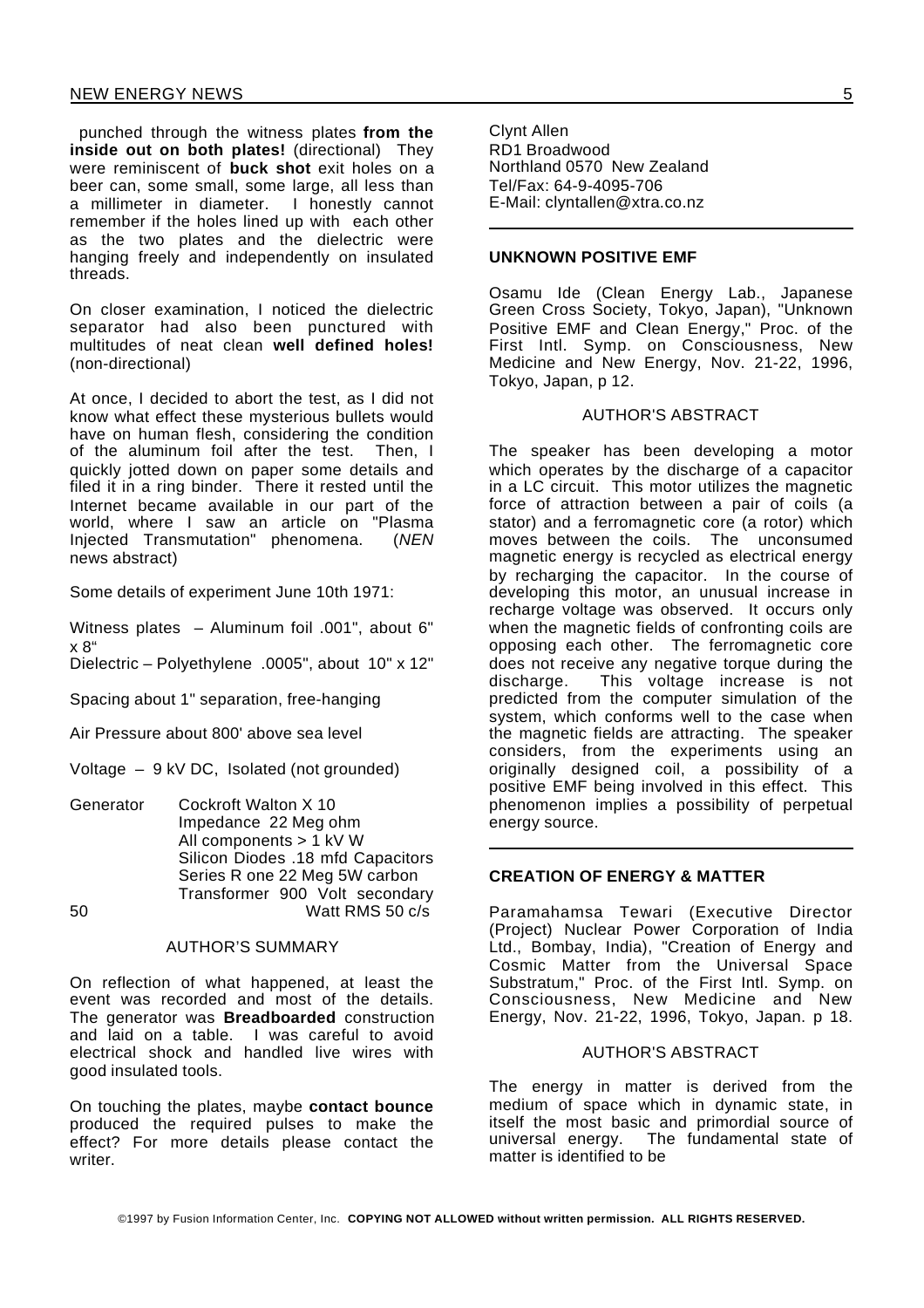the electron, which is shown to be a "vortex of space." The velocity of light "**c**" plays a broader role in the construction of the universe, in the sense that the fluid substratum of space breaks down in its flow when the speed reaches **c**. The basic equations of classical as well as quantum physics are derivable from the "space-vortex" structure of the electron.

Through a new system of rotating electromagnet, electrical power at low dc voltage and high dc currents, and in excess of the total input given to the system, has been generated, showing thereby that commercially viable electrical power generation can be had in violation of the presently held concept of energy conservation law within the domain of electromagnetic induction.

The substantial reality of the space medium of the solar system is proved by showing that the axial rotation of the planets and the sun are due to the "space vortices" around these cosmic bodies, and produce, between the sun and the planets, electrical repulsive force that along with gravitational attraction determine the orbital stability of the planets.

# **Miscellaneous**

#### **SIMULTANEITY INTERPRETATIONS**

W. Vincent Coon, "Simultaneity Interpretations," *Galilean Electrodynamics*, vol 7, no 6, Nov/Dec 1996, pp 109-111.

#### AUTHOR'S ABSTRACT

It is shown that in inertial frame scenarios, the Einstein interpretation of the Lorentz Transformation (LT) competes with other transformations which do not support light speed invariance. These rival transformations can be obtained by re-evaluating LT simultaneity which is susceptible to overhauling.

#### INTRODUCTION

Isotropy postulates of space and the speed of light are the basis for defining simultaneity in Special Relativity Theory (SRT). [When,] in a simple text-

book scenario, two identical clock-transmitters send signals toward each other precisely as each clock registers an agreed time, and if the signals meet at a point exactly mid-distant between the clocks, the clocks are said to be synchronized. Supposedly, the signals have the same speed relative to the clocks. This is an assumption that should not be taken for granted. In order to confirm that the signal speeds are the same, they must be verified empirically. But unambiguous measurements of one-way speed are impossible because of *speed synchronization circularity*. You see, in order to measure a signal's one-way speed we depend on synchronized, separated clocks, but in order to synchronize separated clocks we must know a signal's one-way speed to begin with. Defending light speed invariance by SRT's clock settings is therefore tautological. In short, the isotropy assertions of SRT remain postulates because they cannot be proven. Because these assertions cannot be proven, the synchronism required by light speed invariance is vulnerable to reassessment. Revisions of "synchronization" are accomplished by resetting clocks according to other standards of alleged simultaneity which are no less provable. The following exercise [paper] shows how to go about this algebraically.

#### **A NEW SOLUTION TO THE HEAT-TO-ELECTRIC CONVERSION PROBLEM, CAN ALSO BE UTILIZED FOR COOLING AND ENERGY STORAGE**

By Mark Goldes, Magnetic Power Inc. (MPI) Box 880 Sebastopol CA 95473 Fax 707-829-1002 Voice 707-829-9391

Converting low-temperature heat into electricity has always been a daunting engineering challenge. Yet, many new sources of energy, as well as numerous other devices, generate only low grade heat – typically not above 300 degrees F.

**MPI** has been searching for solutions to the lowtemperature heat-to-electric problem for many years. Proprietary approaches have been developed to the point where we now believe we have several potential solutions – one of which has already shown the potential to make commercial units cost-effective.

Today's typical commercial power plant generates high temperature heat, which in turn produces high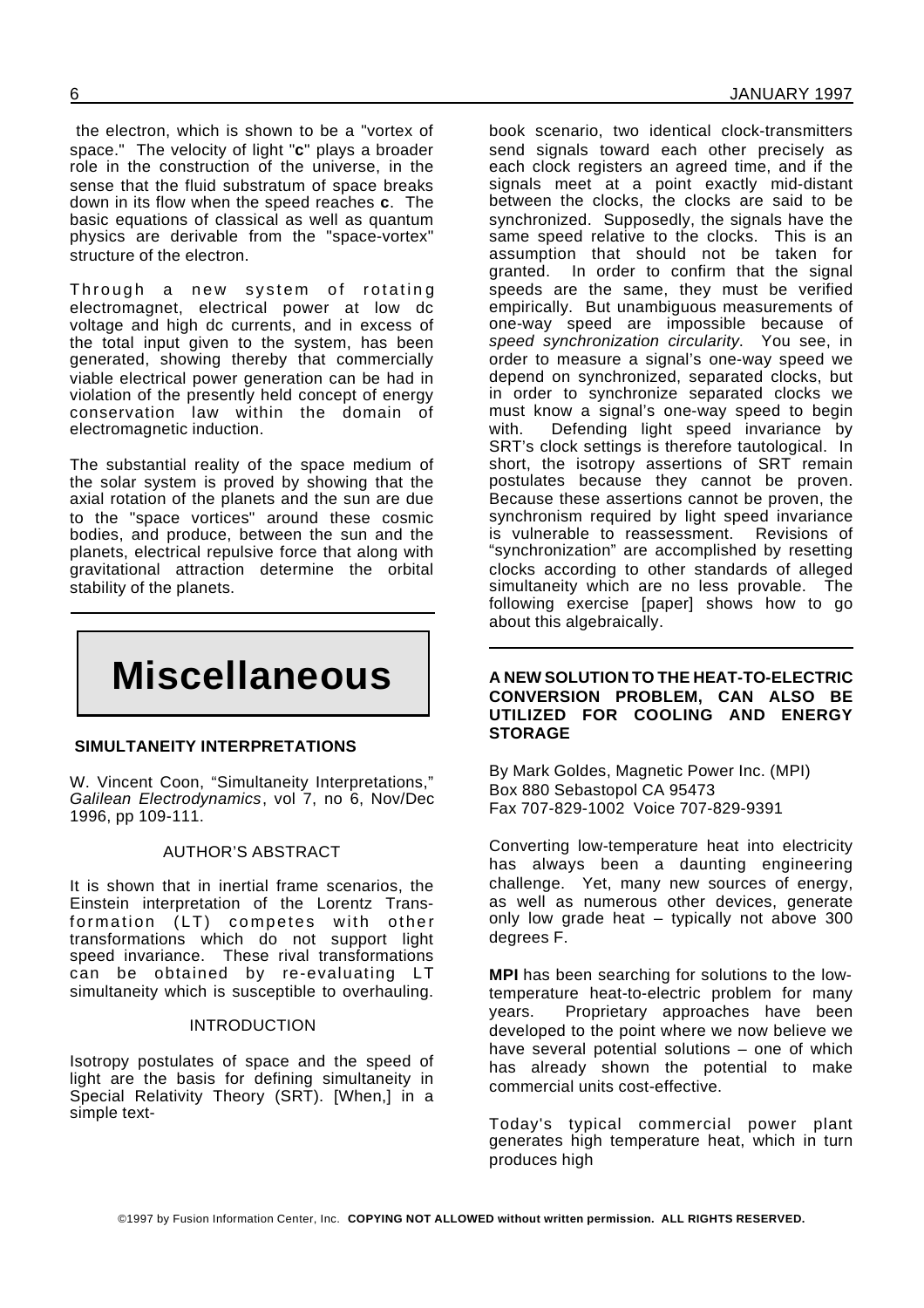pressure steam. A steam turbine then converts some proportion of that heat into electricity. But as the temperature falls, the usually applicable ideal (theoretical) engine cycle, named for Sadi Carnot, the Frenchman who is credited with the discovery, makes it much more difficult to convert the heat produced into electricity.

The formula that reflects the problem can be stated like this: Temperature (in Kelvin) of the hot side, minus Temperature of the cold side, divided by the Temperature of the hot side x 100, equals the maximum theoretical efficiency in percent of any heat engine.

$$
\frac{T_{hot} - T_{cold}}{T_{hot}} \times 100
$$

The Stirling cycle comes closer to the Carnot ideal cycle than any other. The best Stirling engines can reach 50% of the maximum theoretical value, a very high figure.

The engines used in today's most efficient electric generating plants, modified aircraft turbines running on natural gas and spinning alternators, are advertised as about 63% efficient. Actual efficiency is probably somewhat less, as the figures provided for engine efficiency are frequently quoted as a percentage of the ideal Carnot cycle. Thus, the real (overall) efficiency might be roughly half the figure advertised. Efficiency also falls rapidly at partial power. The alternator utilized will further decrease overall efficiency.

A few energy conversion systems, such as photovoltaic cells and fuel cells, are not subject to the Carnot heat-engine cycle. The actual conversion efficiency for such systems is identical to the percentage stated in the technical specifications.

One approach MPI has been investigating involves an unusual Stirling engine design. Other mechanical solutions also remain under consideration. However, recent breakthroughs involving solid-state technology make it increasingly likely that variations of such devices will soon have the potential to supersede systems having moving parts. (A Stirling engine that runs on a  $10^{\circ}$ F delta T, suitable for classroom use, etc., can be purchased for \$195 from New Machine Co. 206- 827-2927 or fax 206-822-8137).

The inventor of a patented, radically new apparatus, incorporating an array of thermocouples in an unusual loop configuration, claims prototypes have demonstrated 12% efficiency with a propane burner as the source of heat. Remarkably, a paper study indicates that it will also have 12% efficiency with a temperature difference as low as 250 degrees F. MPI calls this device a Ring-TEG™. Production is expected during 1998.

The same device can also be used, in reverse, for cooling and, particularly with a proprietary MPI improvement, is likely to offer an attractive solid-state alternative to mechanical compressors. Electrons are substituted for Freons and other gases.

The device intrinsically generates a magnetic field having the capability to store electricity. When optimized for this application we call it a HOT S-MES. It will compete with today's Superconducting Magnetic Energy Storage "SMES" systems, all of which require cryogenic cooling. This system of energy storage will be particularly economical when powered by waste heat. MPI has begun marketing variations to several large potential strategic partners.

Research by MPI for a United States Air Force Small Business Innovation Research Contract during 1995, indicated that by substituting proprietary new polymer materials we call **Ultraconductors**™, for one of the conventional materials utilized in the device thermocouples, a dramatic improvement in efficiency might be realized. These unique polymers have excellent resistance to heat flow, while simultaneously exhibiting remarkably high electrical conductivity (100,000 times better than copper or gold).

When these polymers were tested with a solidstate thermoelectric module utilized for cooling, a great improvement was demonstrated in the laboratory.

In the future, an entirely different, very compact design will also utilize the Ultraconductors. Considerably more expensive to develop, this advanced unit could prove to be a highly efficient heat-to-electric transducer. In the opinion of the inventor, the design of the device takes advantage of an approach that it is not subject to the Carnot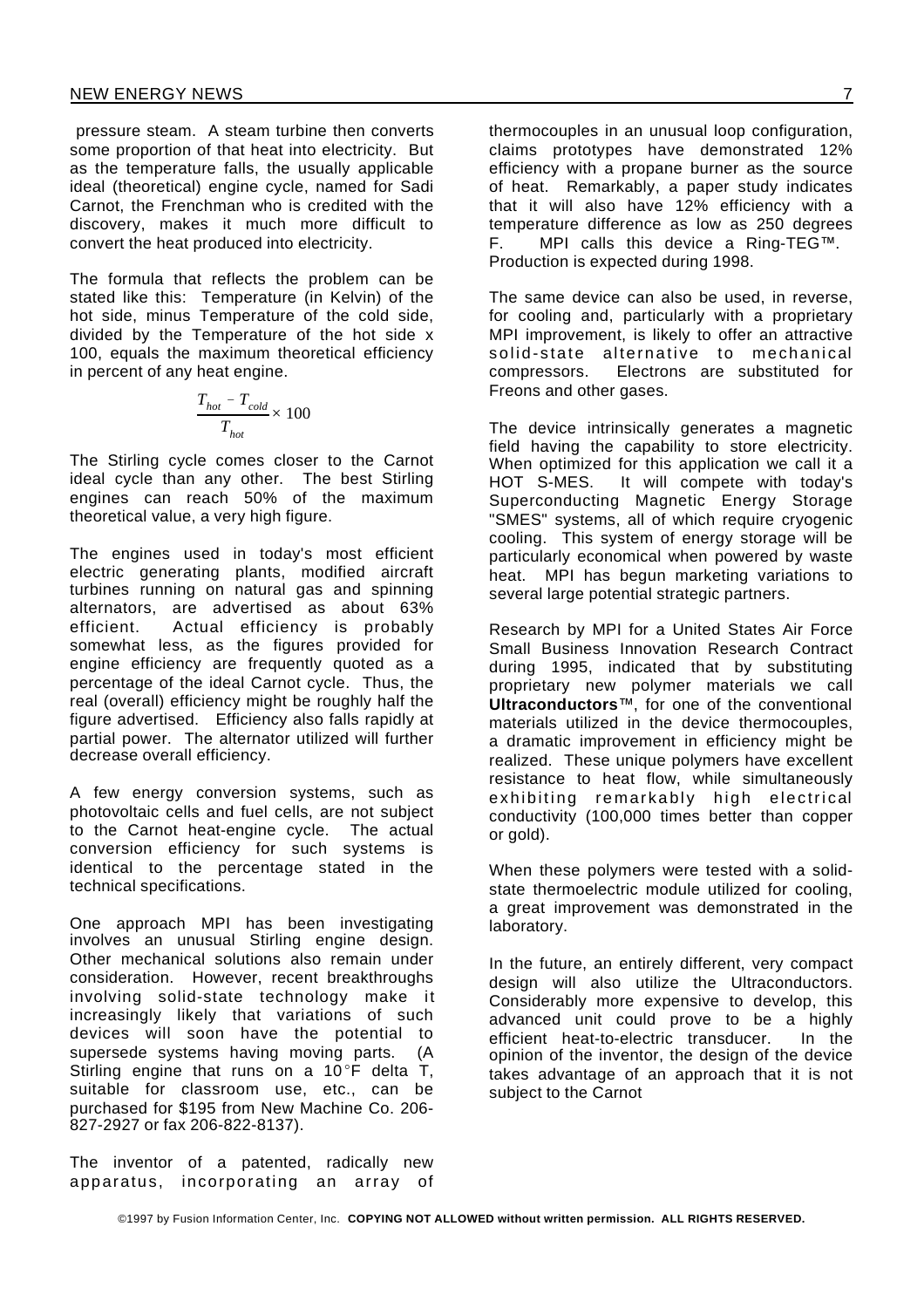limit. If this device performs as anticipated, it will not only be suitable for low-temperature reactors, but is expected to broaden the market potential for waste heat utilization at industrial plants and all types of power plants.

In an even later configuration, this more complex invention is expected to be an extremely efficient solid-state cooler. This cooler development is designed to open markets for solid-state cooling down to the region of absolute zero.

Cost-effective electricity from low-grade heat is now on the horizon. Development of all three device applications will accelerate as additional capital resources become available.

MPI intends to make a major contribution to solidstate cooling, energy storage, and the practicality of new energy conversion systems that generate electric power from heat.

@1996 Magnetic Power Inc. Revised 12- $17 - 96$ 

#### **FREE ENERGY CONSCIOUSNESS**

Brian O'Leary (IANS, U.S.A.), "The Relationship Britton Chronic Chergy Consciousness and Group Focus," Proc. of the First Intl. Symp. on Consciousness, New Medicine and New Energy, Nov. 21-22, 1996, Tokyo, Japan, p 22.

#### AUTHOR'S ABSTRACT

In recent years, a number of experiments have yielded anomalous, quantifiable results in at least two major categories:

(1) zero point (free) energy outputs using electrical and other devices, and (2) human produced psychokinetic "hits" from random event generators and other devices (consciousness). This paper explores the hypothesis that these two experimental protocols might involve the same basic physics in which charges dynamically interact with a zero point field (ZPF). Therefore, it may be possible to arrive at equivalence, analogous to the energy-mass equivalence  $(E =$ mc<sup>2</sup> ) of Einstein. Inomata has suggested that such an equivalence can be expressed in terms of a complexified charge in which the imaginary component manifests as consciousness . Another approach is to ask, can free energy experiments be related with consciousness experiments? Can we determine the equivalence between consciousness and free energy? What thresholds are required to initiate significant flows of energy from the void, so that over-unity energy

and mind-over-matter begin to take over from traditional physics?

How can group experiments enhance our ability to manifest in the material world? This paper addresses these questions and suggests hybrid experiments to enhance our understanding of these issues whose ultimate goal might be an awakening of global consciousness. These questions are so important.

#### **SUPERCONDUCTING MAGNET N-MACHINE**

Shiuji Inomata (President JPI, Yoshiyuki Mita, Obayashi Corp.), "Design and Theoretical Considerations for Super-Conducting Magnet N-Machine," Proc. of the First Intl. Symp. on Consciousness, New Medicine and New Energy, Nov. 21-22 1996, Tokyo, Japan, p 9.

#### AUTHOR'S ABSTRACT

The successful confirmation of the so-called incremental over-unity phenomena in JPI-1 N-machine (Inomata and Mita 1993) has made us design the system over-unity machine JPI-II, which is composed of a super-conducting magnet N-machine, and super-conducting magnet Faraday motor. This combination on the same axle, after being started by the outside electrical power, is expected to feed some 30-40 kW AC power, and cooling energy of the vaporized coolant is negligible, if sufficient heat insulation is provided for the super-conducting magnet.

The N-machine theory, the experimental data (JPI-I) and the design details of the super-conducting magnet N-machine, JPI-II, will be described in this paper.Both theoretical and experimental considerations have indicated that the N-machine output electrical power is not from the driving Faraday motor, but from the "shadow world" or "consciousness world" through the vacuum. And the conservation laws of energy and electrical charge are violated in this system. This means that we need a new scientific paradigm to fully understand the very function of the N-machine.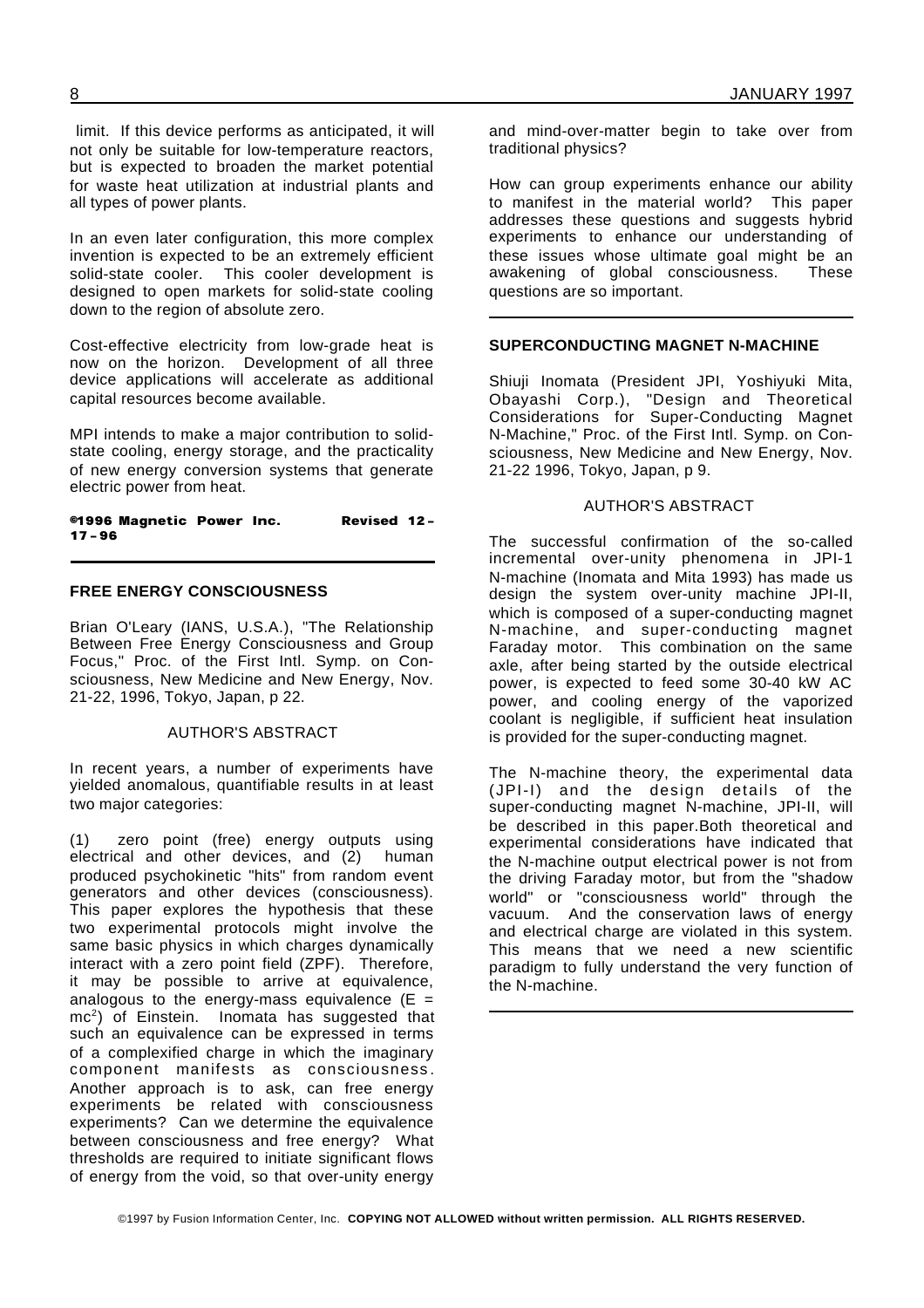#### **OSMOLOGY NOTES**

Greg Hodowanec 5 Dec. 1996

#### **I. Some Continued Tests of Ckt. FE-8 and FE-9**

#### **A. Ckt. FE-8**

As reported to you in the Note dated 10-29-96, a Rayovac "Renewal" cell was evaluated in this circuit. At the time, I believed that there were some thermal problems as well as an electrical storm which complicated the test results. Therefore, this test was repeated with another "fresh" renewal cell, starting on Nov. 1, 1996. It was speculated that while the "renewal" cell (alkaline) probably would not "trickle" charge very well, the Mini-MRA would become self-sustaining so that the cell would not need to supply any additional power.

Thus, a rather very flat discharge curve was expected. Also, since at this time the home heating system was activated, it was expected that the basement lab area would not have unusual drops in temperature anymore -- in fact the lab temperature remained above 68°F and averaged around 72°F. Thus, it was reasonable to expect the "renewal" cell to maintain about a 1.5 V level. The actual test data is shown in Fig. 1. Here again, the "renewal" cell settled down to about 1.5 volts after about 150 hours of operation, and maintained that level up to about the 350-hour point.

At this time it was noted that the cell had started

to drop slowly in voltage. In checking for the reason, I noted that the oscillator frequency, which was originally set at about 83.6 kHz, was now at 50.1 kHz! I had seen this type of behavior before and had noticed that if I kept my micronta frequency meter across the MRA input (on or off), the operation at 83.6 kHz could be stabilized! I believe that a very small amount of shunt capacitance introduced by the micronta unit may have been responsible for this stability. Therefore, after "returning" the oscillator frequency to 83.6 KHz at the 500 hour point, the FE-8 unit remained highly stable at this frequency and the "renewal" cell maintained a constant 1.48 volt output level out to about 800 hours, when I terminated this test. Apparently the alkaline "renewal" cell does not "trickle" charge as well as a nicad cell. Thus, the voltage "drop" (at the 50.1 KHz operating point) was never restored.

It is concluded that had Ckt. FE-8 remained stable at 83.6 KHz, the "renewal" cell would have been maintained at about 1.5 volts for a much longer period, perhaps a few thousand hours? It should also be noted here that the oscillator frequencies of 83.6 KHz and 50.1 KHz are harmonically related to the universal Rhysmonic frequency of about 1.855



©1997 by Fusion Information Center, Inc. **COPYING NOT ALLOWED without written permission. ALL RIGHTS RESERVED.**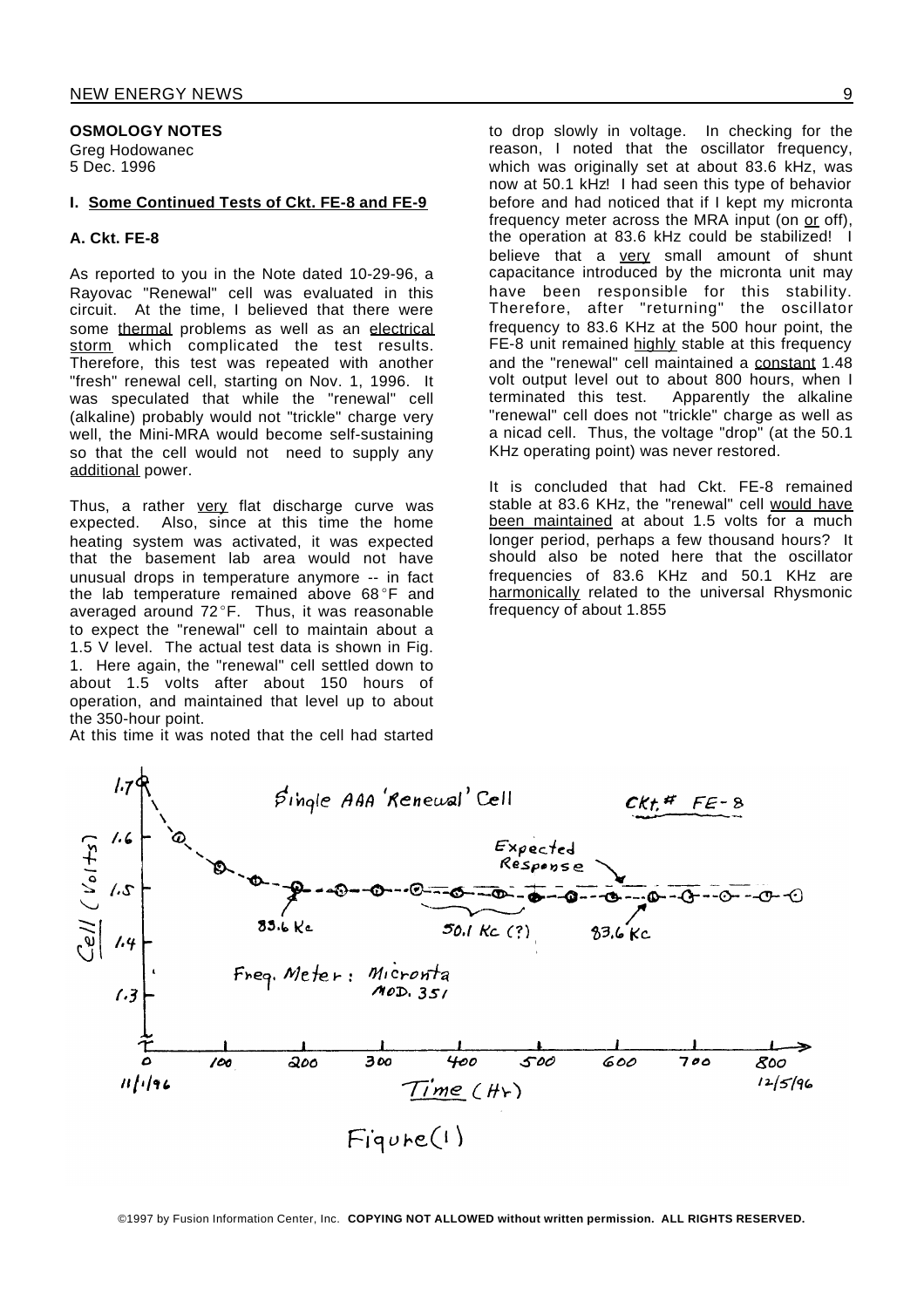x 10<sup>43</sup> Hz! It could also be concluded that Ckt. FE-8 is really "standing alone," with the "renewal" cell acting only as an energy storage reservoir. The purpose behind Mini-MRA Ckt. FE-9 will be to demonstrate that this "active" reservoir could possibly be replaced by a "passive" reservoir, ie., a very high value capacitance? We'll see!

#### **B. Ckt. FE-9**

While the above Ckt. FE-8 tests were going on, I completed the Mini-MRA and output sections of Ckt. FE-9. The circuitry as it presently exists is shown in Fig. 2. The GW oscillator section has not, as yet, been built-in (I was using the only available 7611 device in Ckt. FE-8). Thus, I used the tube-type signal generator for some preliminary testing. Since I did not have any more 680 pF (Ag-mica) capacitors left, I readjusted the Mini-MRA "resonant" frequency to about 70.5 KHz with the use of a 820 pF capacitor. This was done to keep the unit  $f_{\rm o}$  at another sub-harmonic of the universal Rhysmonic frequency! The output of the Mini is "doubled" using the simple circuit made up of CR<sub>1</sub>, and CR<sub>2</sub> (germanium) and C<sub>2</sub> and C<sub>3</sub>, to make up for the step-down of the transformer,  $T_1$ . The output of the doubler is fed through a "steering" diode,  $CR<sub>3</sub>$ , to "charge" the 0.1 Farad "storage" capacitor, C<sub>4</sub>. A light output load is provided by the output meter, M, (which is approximately a 200 µA movement with a 0-5 volt scale). A much heavier output load (an

LED diode) can be switched-in to simulate the oscillator load when testing with the tube-type signal generator. This LED load can also be used later to more heavily load the Mini-MRA. This circuit has roughly been evaluated at 70.5 KHz (where  $V_G$  is minimum and thus indicative of resonance) and some rough data is given blow. At below about a 2 volt (peak-to-peak) drive level, the waveform is quite sinusoidal, while at the higher drive levels up to about 6 volts (peak-to-peak), the waveform is fairly sinusoidal, but develops two "humps" at each peak. At this time it is conjectured that this may be related to the unit responding to two adjacent "resonant" frequencies, but that possibility may be better defined with operation by the GW oscillator stage.

#### **Preliminary Tests**

 $V_G \cong 3V$  (pk - pk)  $\cong$  2.12V (RMS)  $i_G$  ≅ 2.12/5x10<sup>3</sup> ≅ 0.42 mA (RMS)  ${}^{\circ}$  P<sub>in</sub>  $\cong$  2.12 x 0.42  $\cong$  0.89 mW (RMS)

Meter load  $\approx 3V$  @ 0.13 mA  $\approx$  0.4 mW (DC) LED load  $\approx 3V$  @ 1.5 mA  $\approx 4.5$  mW (DC)  $\}$  P<sub>out</sub>  $\leq$  4.9 mW (DC)

Therefore: Power Gain  $\approx$  4.9/0.89  $\approx$  5.5 times

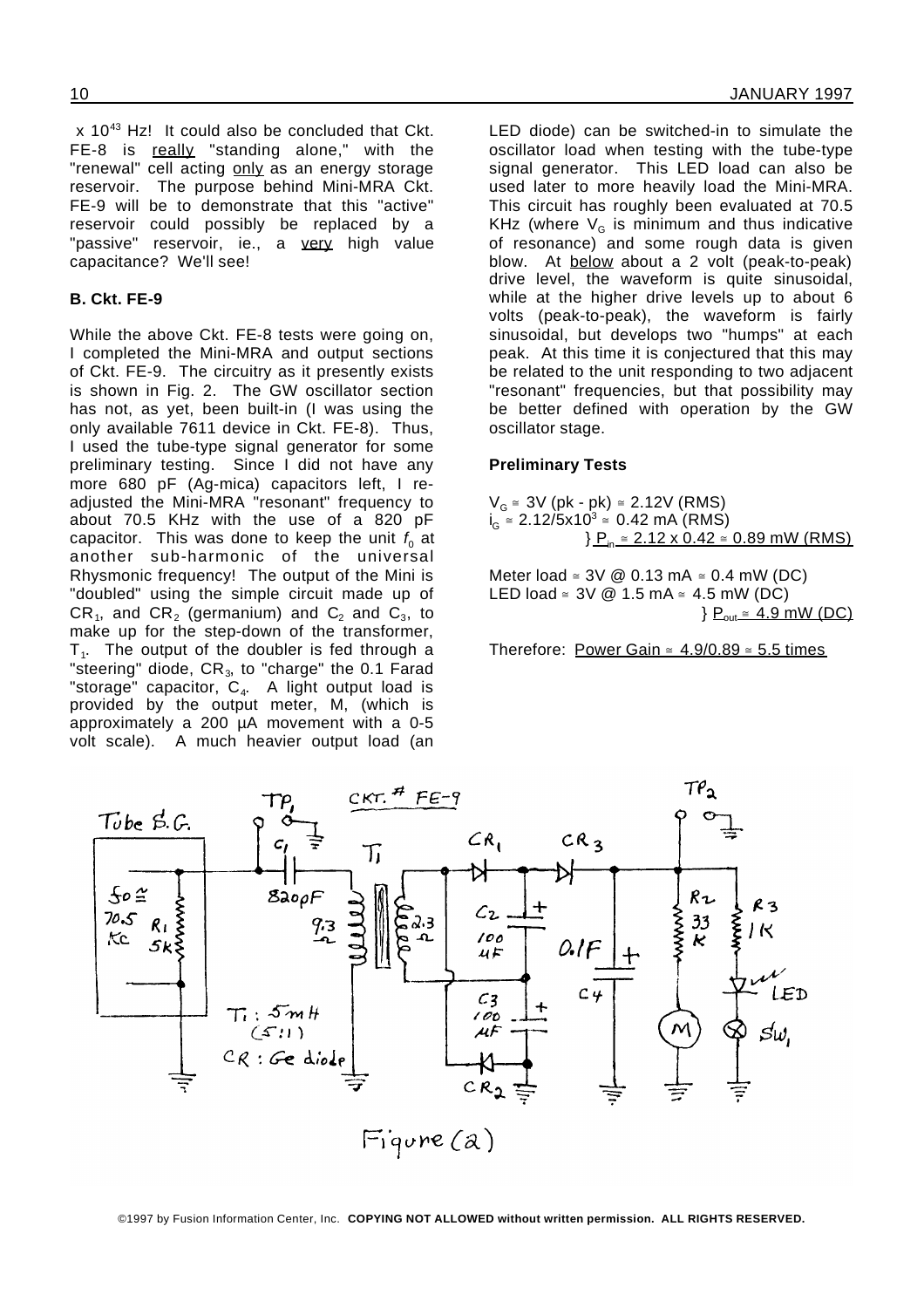#### II. Conclusions

1. Although the present Mini-MRA's are at "flea" power levels, the principles of operation are being established here – which could also apply at high levels?

2. Mini-MRA tests continue to show a relation to the fundamental Rhysmonic frequency!

3. The simplicity of these tests should enable more of you to get "involved" and help to confirm the reality of these tests. However, all the previous "cautions" will still apply, so don't get too discouraged if your initial results are inconclusive.

4. Finally, there are many other "surplus" pulse transformers out there – some may show much better performance?

#### **EDITORIAL IN** *GLOBAL ENERGY OUTLOOK* December 1996

While acknowledging that the world is awash in both oil and gas, the World Energy Group has continuously cautioned that the world is losing its productive capacity to meet worldwide demand. Saudi Arabia and Kuwait have little spare capacity to offer without making substantial investments to increase production. Instead, they have spent upwards of \$55 billion purchasing high-tech weapons of war, encouraged by the U.S. government and perceived as a means of maintaining the support of their autocratic governments. The U.S. must share the bulk of the blame. Whether under Republican or Democratic administrations, the U.S. has failed to achieve a sustainable energy policy. Many analysts have taken the politically correct line that world supplies would always exceed demand and that we should never again experience the gas lines or energy shocks of the 1970's. Suddenly, there is a chill in the air as world markets begin to reflect the lack of productive capacity to keep pace with world demand which is suddenly growing out of control. Hopefully, there is still time to reverse the trends and policies which portend disaster.

Gordon B. Moody, Publisher/Editor

NOTHING: **Nothing** is an awe inspiring, yet essentially undigested concept, highly esteemed by writers of a mystical or existentialist tendency, but by most others regarded with anxiety, nausea and panic. (The Encyclopedia of Philosophy)

 $-$  but  $-$ 

... one of the main causes of the fall of the Roman Empire was that, lacking zero, they had no way to indicate successful termination of their C programs.

– Robert Firth Therefore, nothing must be important!

# **LETTERS**

#### **RECALL OF MY PELTON STUDIES**

Letter from Christoph Bodner 5 Dec. 1996

Dear Sir,

Herewith I want to place a recall of my "stories" [NEN, August 1996, p 15] about the Pelton wheel due to an error which I detected now.

You will find attached a new sketch and an addendum titled "Recall of My Pelton Studies."

I'm sorry if my unfinished manuscripts may have caused you troubles.

Kind regards,

Christoph Bodner Eisern Hand 11 D-97265 Hettstadt Germany Phone: (+49) 931-464173 Fax: (+49) 931-467027 e-mail: chirstoph.bodner@t-online.de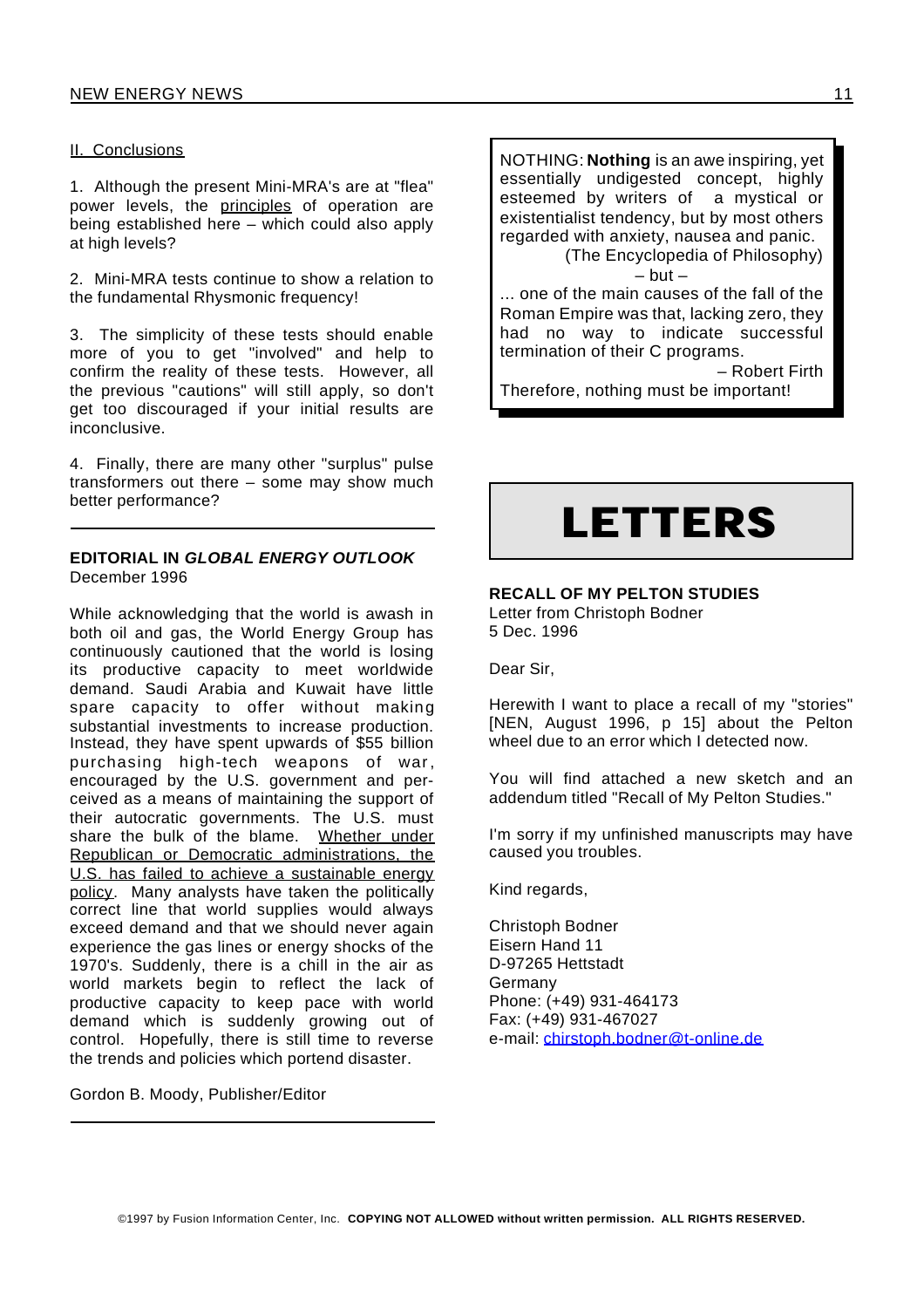#### Recall of My Pelton Studies

The following error has been detected in my recent studies about Pelton's turbine. The power equation of a free jet

$$
P = F \cdot \tilde{o} \tag{1}
$$

caused some confusion. In fact, a Pelton wheel where the trajectorial speed of the bucket is *u*, makes use of the thrust and reaction forces according to Newton's second and third axioms. Therefore, the power developed by the impeller equals

$$
P = 2 \cdot p \cdot Q \cdot (\tilde{o} - u) \cdot u. \tag{2}
$$

Inserting  $u = \frac{1}{2} \cdot \tilde{\sigma}$  we obtain

$$
P = 2 \cdot \tilde{\mathbf{n}} \cdot Q \cdot \frac{v}{2} \cdot \frac{v}{2} = \frac{1}{2} \cdot \tilde{\mathbf{n}} \cdot Q \cdot v^2 \tag{3}
$$

Then the following question remains still open: If a free jet becomes fully stopped by the Pelton wheel, it leaves the bucket with null power. However, as the impeller develops only  $\frac{1}{2} \cdot p \cdot Q$  $\tilde{\sigma}^2$  and the power of the free jet before impinging into the bucket was  $F \cdot \tilde{o} = p \cdot Q \cdot \tilde{o}^2$ , where are the other 50 percent of  $F \cdot \tilde{\sigma}$  gone?

This leads to the suggestion of a vehicle with jet-recycling, see figure below where the previous construction is enhanced by rails and wheels with axles C and D. The next challenge is the computation of the propulsing power of the whole wagon.



The concept is simple: In the idealized, i.e., loss-free model the power consumed by the pump A is

regained by the Pelton wheel B through a mechanical power transmission. However, the free jet issuing through the nozzle causes a reaction force on the vehicle, a recoil like rocket propulsion, too. Therefore, how does the torque on axles C and D appear in the energy balance? Coupling C and A together in the appropriate synch rate could drive the pump and the rails could be designed as closed circles. Will this machine run eternally, delivering free energy?

Finally, learning from errors can lead to new creativity. Unfortunately, this involves investigations at increased complexity.

#### **LETTER FROM TIMOTHY L. RANEY**

Excerpt of letter to Sam Faile, forwarded to *NEN* 7 Dec. 1996

Thanks for the information you provided on your experiments with exploding wires and foils. A 25 to 30 cm fireball is definitely interesting, to say the least.

When I'm home, I have gotten in some shop time and am practicing making discharge tubes with glass to metal seals. Lots of failures, but I'm getting better at it. I now have six discharge tubes (see Fig. 2) that work with my small Tesla coil: they make a plasma beam the length of the tube at approx. 100 mm Hg (100 torr). I demonstrated one at the last Tesla Coil Builders of Richmond (TCBOR) meeting and got a good response; we also connected one to one of Richards Hulls' vacuum pumps and observed the characteristic cathode glow, Crookes' dark space and positive striations. Really neat!

I have improved on my original exploding wire apparatus (see Fig. 1). I now use an 11 mfd capacitor rated at 5 kV connected in parallel with either a regulated high voltage power supply or the "old" 3 kV power supply. In either case, the capacitor draws approximately 3 milliamperes for 20-30 seconds and is fully charged. I switch the capacitors energy into the exploding wire by using a vacuum relay (rated at 40 kV, 250 A). These relays can be expensive (\$500.00 or more), unless you find one at a hamfest (amateur radio operators convention), then you can usually get them in the \$10 to \$20 range. I've also used the mechanical HV relays that are operated in air. These work fine.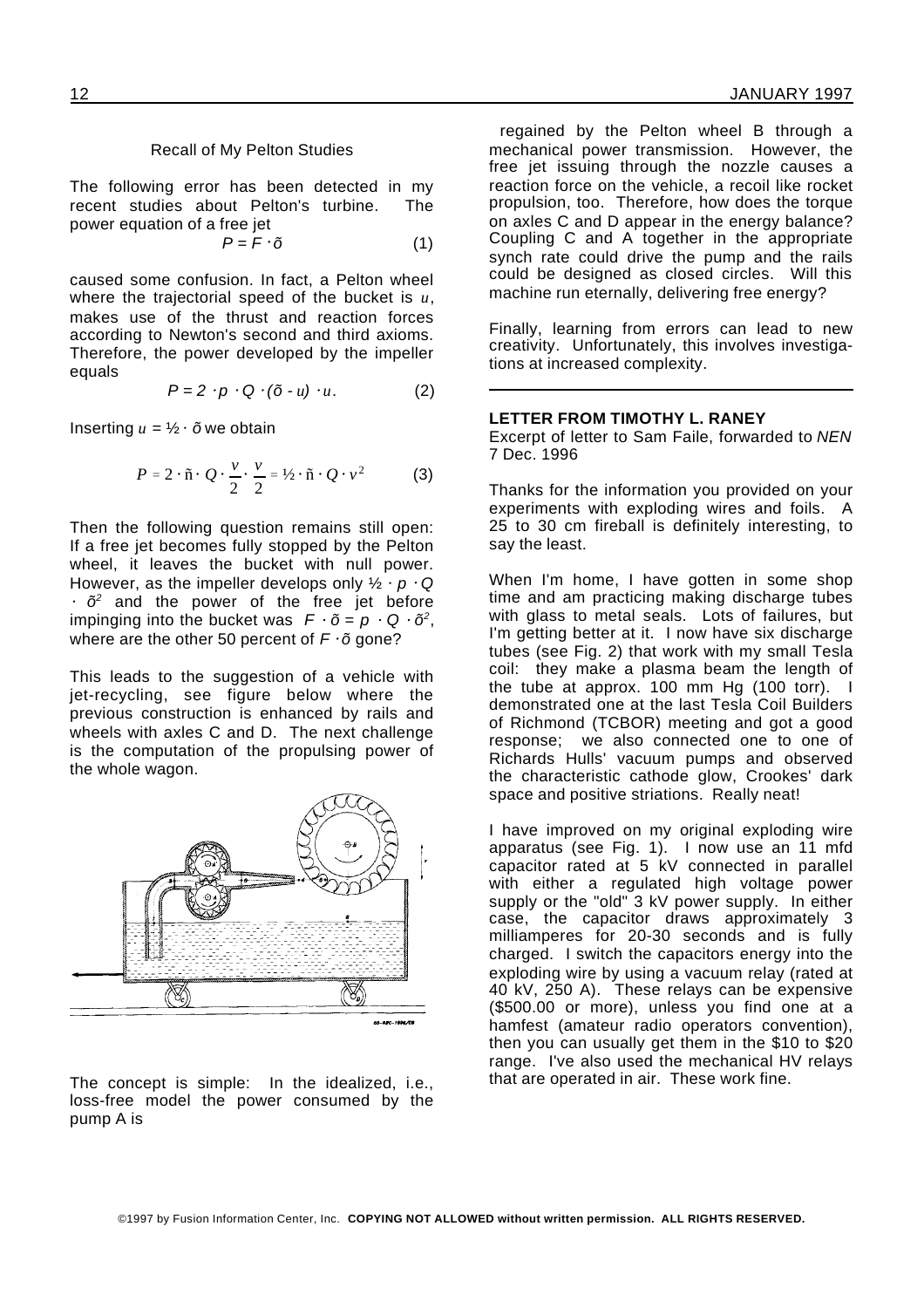I connect all my components using perforated copper grounding straps and all components are "wired" close together to reduce system inductance. Since the inductance is low, the impulse is short, around 5 to 10 microseconds. This maximizes the impulse energy imparted to the wire. The shorter the pulse, the higher the energy. With a 135 joule system, a 2 two-ohm wire and a 5 microsecond pulse, the detonation of the wire dissipates four megawatts (ideal case)! Of course, if you could do this for longer than a few microseconds, you'd have a serious problem.

#### PROTOTYPE GASEOUS DISCHARGE TUBE

Basic capacitor discharge circuit. A critical element in circuit design is to minimize system inductance. This results in maximizing impulse energy. Additionally, circuit components must withstand the high voltages used and conductors should be heavy enough to withstand the few thousand amperes the circuit will experience. Since the impulse only lasts 5 to 10 µsec, stress on components is minimized, but still occurs. Consequently, it's better to "over engineer" the circuit than compromise with components or conductors.

Safety: the energy stored in the capacitor (135 joules) can cause death. The capacitor should have a "bleeder" resistor in parallel with its terminals to slowly discharge the capacitor after the wire detonates. If the circuit is designed properly, residual energy left in the capacitor is minimal, but can still cause an injury. Using a metal rod with an insulated handle for ensuring the capacitor is discharged is also quite useful. However, it is also good to have a 1kÙ resistor,



watts, with an insulated handle for discharging the capacitor. This will discharge the capacitors "quietly" and not damage them.

Another safety consideration is the blast from the detonating wire. Given the wire actually detonates, the blast is equivalent to a small high explosive device. The energy released by the wire exceeds that of conventional chemical high explosives. This energy, in the form of light, heat, metal vapor and combustion products, has its own inherent hazards, i.e., potentially toxic vapor and combustion products depending on the wire material; acoustic shock (blast) waves that can cause physical and hearing damage; and the flash itself can have a large ultraviolet (UV) radiation component. Safe distance from the wire detonation, goggles and hearing protection are essential.

The HV mechanical vacuum relay, either a single pole type (must then change circuit and add a charging switch) or single throw, double pole switch (shown) switches the discharge to the wire. The switch can be fabricated from hardware store parts and configured as a "drop switch" or one that is triggered with an insulated handle. In either case, high voltage design practice is a must.





#### Fig. 2. Prototype Gaseous Discharge Tube

Note: Electrode assemblies consist of #12 solid copper wire with a portion beaten flat. This section of electrode is sealed into the glass. Electrode geometry compensates for the different coefficients of linear expansion of glass and copper (Strong, 1938).

The tube is evacuated to approximately 100 mm Hg (100 torr), the limit of a small, manual pump. At this pressure, the discharge takes the form of a plasma beam or streamer between the two electrodes when using a small Tesla coil.

Timothy E. Raney, 28 Nov. 1996 3116 Loganwood Drive Colonial Heights, VA 23834-5031 Home Phone 804-777-9282.

©1997 by Fusion Information Center, Inc. **COPYING NOT ALLOWED without written permission. ALL RIGHTS RESERVED.**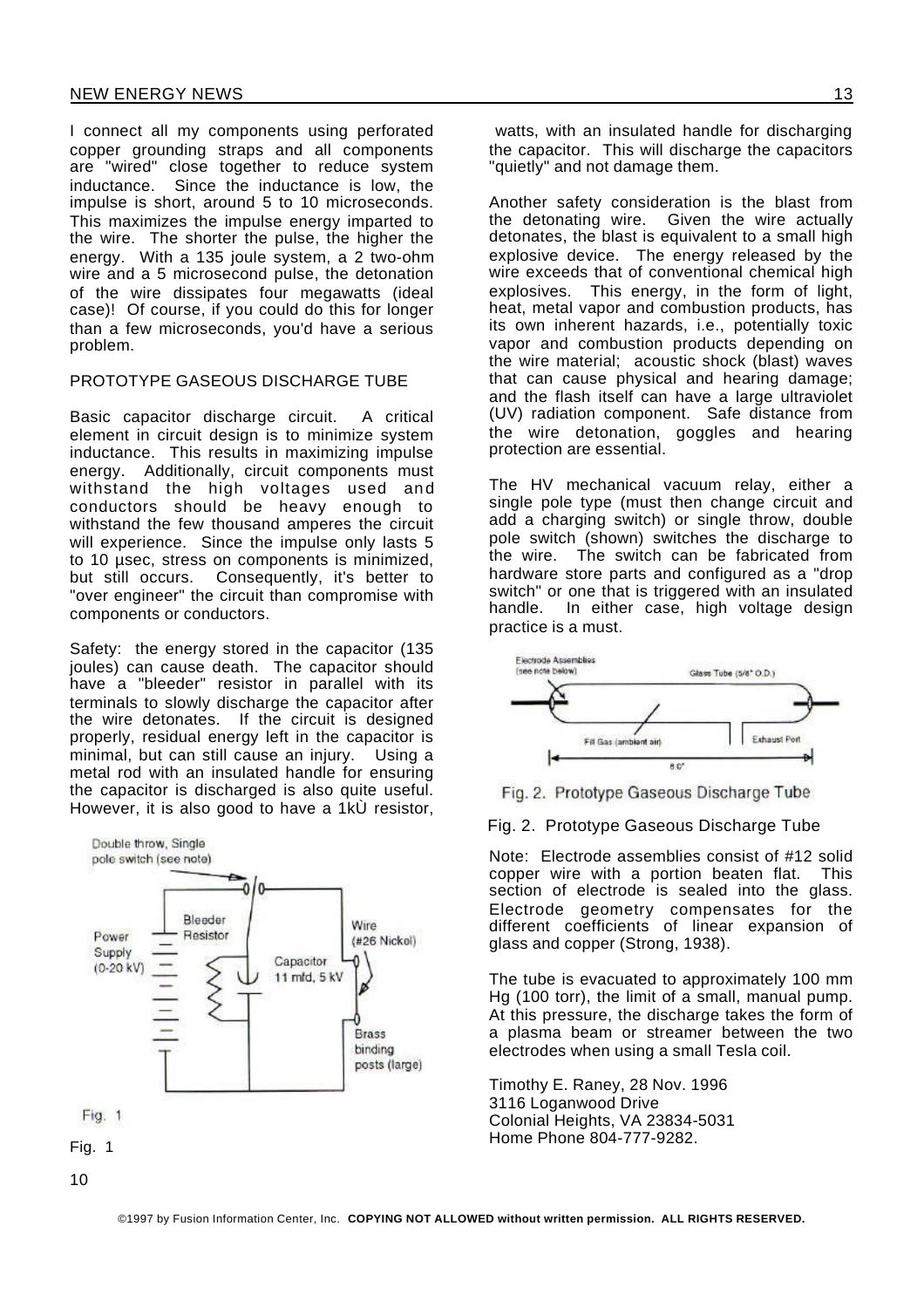Email: timraney@aol.com

[Note: There are combinations of copper alloys and glass that have the same temperature coefficients of expansion, such as used in making microwave oven tubes. Sources and specs, readers? -Ed.]

#### **ANTI-GRAVITY FROM FINLAND (NO DOUBTS ABOUT IT)**

Martin Holwerda 11 Dec. 1996

On several occasions I explained that gravity is caused by an excess of horizontal, left-going ether vortices. Horizontal because those that have other angles have more chances of being absorbed by the earth. This is why I immediately saw the link between the Podklednov experiment and my vision on gravity. This was also the reason why in *NEN*, vol 3, no 3, August 1995, p 12, I defended Bruce Walsh. When Mr. Walsh was young, he witnessed a P.M. based on marbles that among others passed a descending helical path. I then suggested that the track, like the gravity vortex, must have been anti-clockwise as seen from the top. This because, as I then suggested, the marble would be able to absorb more gravity energy. In *NEN*, vol 2, no 11, March 1995, p 12, 13 and on the same grounds, I defended N.A. Reiter's experiments who, after S. Seike, measured weight losses of ring-shaped electronic circuits. In that article, titled "Space Physical Reality," I introduced the French M. Pages patent, that as a basic component employs an annular chamber.

With space as a physical reality, this means that aether (space) may be seen as an hydraulic fluid with real velocities, directions of flow, etc. In other words, when space (aether) is forced through the annular ring of the Pages patent, we may call this conduction. It is exactly this annular ring that forms the equivalent of the super-cooled ring of Mr. E. Podkletnov's experiment. By cooling matter, the excitation diminishes and there is more chance for aether currents to pass undisturbed through matter.

A fast ring-shaped flow of space (aether) is a powerful means of interacting with the incoming gravity vortex. When the planes of the absorbing ring and vortex have a small angle, absorption is more efficient than at large angles. When the angle is very large or close to ninety degrees no absorption is possible. When the anti-gravity device (whether of the Pages, Podkletnov or of the Takeutchi type) is horizontal, it's action is most effective. The Podkletnov experiment happened to be a horizontal set-up so it is best adapted to horizontal vortex absorption and as the angle of the incoming vortices increase the efficiency goes down. This is exactly what has been found in Finland.

Mr. Podkletnov told me he had no special interest or background in the field of gravity or anti-gravity, and never will have. Of course, he also had not asked for this discovery. He told me: people are afraid of the word anti-gravity. When reading my NET'93 speech he said, "You have an original and convincing approach to the mechanism of gravity and I find some confirmation in my experiments." From this it may be clear to readers that I was not too happy with the Henry F. Dart, III, article [*NEN*, vol 4, no 7], in which he expresses doubts about the experiment.

The truth is that journals of physics will never place publications in the field of anti-gravity because they don't want to write about something that does not exist. Scientists who write about anti-gravity encounter difficulties. I have seen an anti-gravity experiment in a scientific show donated by a technical college. When the donation to the technical exhibit was made, it was agreed upon that both the college and maker would remain confidential. This is not an ideal basis for scientific communication.

Martin Holwerda Stg. Nieuwe Energie Halleyweg 189 3318 CG Dordrecht, Holland Phone: 078-651-4427



**ASPDEN'S OVER-UNITY MOTOR DESIGN** By Hal Fox, Editor

Harold Aspden, Power From Magnetism: Over-Unity Motor Design, Energy Science Report No. 9, c1996, 35 pages, 93 references, Illustrated, ISBN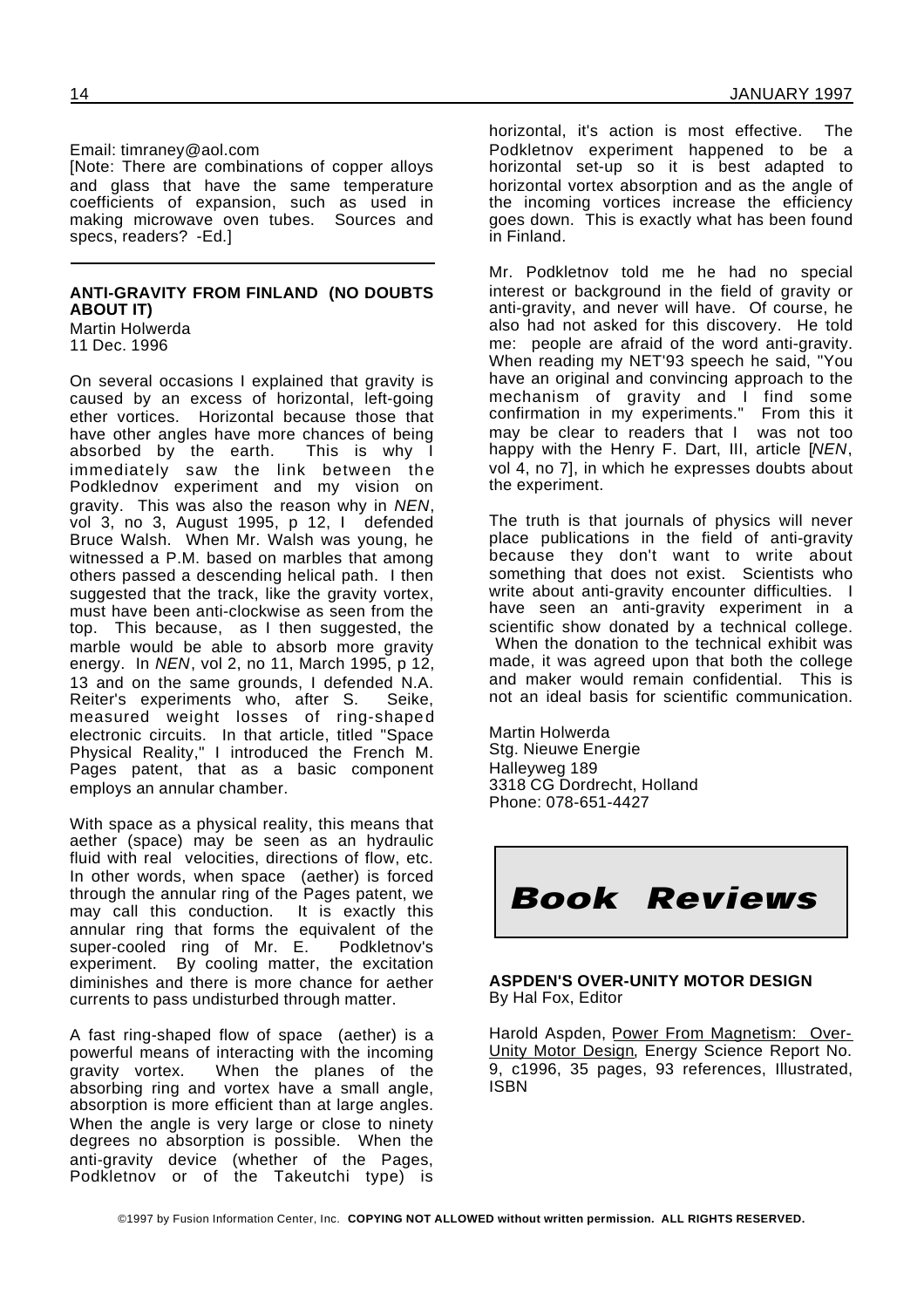0 85056 024 1, Sabberton Publications, P.O. Box 35, Southampton SO16 7RB, Fax 011-44- 1703-769-830.











The basic concept of the design of a new type of motor is introduced by Dr. Harold Aspden in these three figures reproduced from the author's book. Here is the explanation: Fig. 1 illustrates a horseshoe magnet attracting a bar of soft iron (meaning that the iron would not make a permanent magnet). As anyone who has played with magnets knows, the iron bar will be attracted to the horseshoe magnet. If, as shown in Fig. 1, there is a winding on the bar with current flowing as depicted, then the bar electromagnet will be

more strongly attracted to the horseshoe magnet.

Alternatively, as shown in Fig. 2, if the current through the coil on the bar is reversed, the magnetic polarities are reversed and the bar is repelled from the permanent magnet. Fig. 3 shows that one could apply alternating current and with some proper sliding bearings could make a reciprocating motor. The power provided to the motion of the reciprocating bar stems from the electrical energy provided to the coil wound around the bar.

There is energy stored in the air gap between the permanent magnet and the bar electromagnet. That energy from the air gap is used to create a **back EMF** in half of the cycle. The key is to do something so that one uses the energy of pulling the magnets together, and also the energy stored in the air gap **without that energy going to create a back EMF.** Aspden shows how that can be done by winding a coil around the entire room in which the experiment is running: "...that winding around the room is all embracing and hardly any flux escapes as a linking flux through that winding. There is negligible back EMF induced as it [the winding] accepts the current which breaks the pull between the magnet and the soft iron. Therefore, one has the situation where power can be generated from the magnetic reluctance action as the poles come together but we input

no inductive power to weaken that attraction and so allow the poles to separate to reset them for the next action cycle. **This is the recipe for 'over-unity' operation."**



#### Fig. 4

Fig. 4 (taken from figure 9 of Aspden's book) illustrates how unconventional a motor appears when this outside winding is place around the entire motor assembly. Working with a grant from the U.K government, Dr. Aspden has designed a rotary version of his concept **and the** The entire motor is quite unconventional in its design features as is well explained Part I of Aspden's report. Part II of this short book provides further discussion of the ASPDEN Motor (Asymmetric Shaded-Pole Dynamo-Electric Negentropy Motor). Aspden probably had fun dreaming up that acronym.

Part III of this book is the real technical meat of Aspden's work. Here he explains the technical details of the storage of magnetic energy and how one can design a motor to tap back this energy from the aether. If superconductive windings are used, then the heat lost through the current-resistance effect (the  $I^2R$  loss) is minimized. Under such designs with sufficiently high magnetic fields, it is theoretically possible to get five times as much energy out as input to a device, according to Aspden.

Included in this book is the patent cover page and the claims of Harold Aspden's U.S. Patent 4,975,608, issued December 4, 1990, and titled: "Switched Reluctance Motor With Full Accommutation". This patent, with further patent-pending improvements, may well be the long-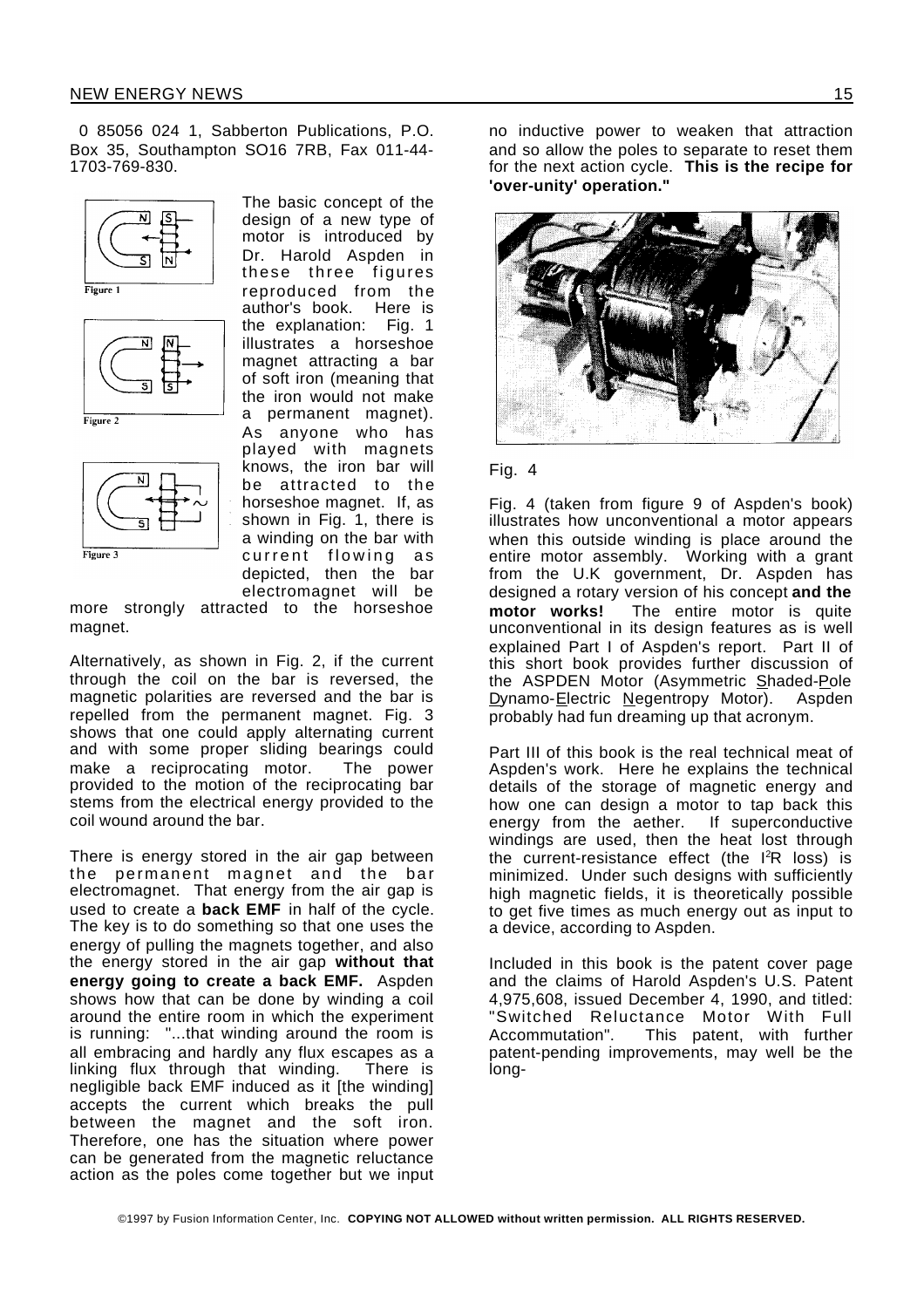sought method to produce an over-unity motor. **If you are one of the many persons working with electromagnetic motors, this book should be obtained and studied.**

The book is available for \$25 (if check drawn on U.S. bank) payable to Harold Aspden, from Sabberton Publications, P.O. Box 35, Southampton SO16 7RB, England.

#### **END OF SUPPRESSED ENERGY DEVICES?**

Bryon S. Wine, III, "Suppressed Energy Devices", *Nexus New Times*, Dec 96-Jan 97, vol 4, no 1, pp 40-42.

#### EDITOR'S REVIEW

Each issue of *Nexus New Times* has a variety of articles that you will not find in your local newspaper. In this latest issue, Bryon Wine shares with us his considerable list of energy devices that have not seemed to become commercial. Whether or not these devices have been suppressed or were just inventor's **alsorans**, is always a good question. Wine cites his sources and relates the successes of lowmileage devices [mainly carburetors] from Shell Oil in 1977 to the Peugeot Dieset in 1983 and asks why these fuel-saving devices are not on the road.

We believe that part of the reason is the enormous difficulty of making a single carburetor or fuel-metering system that will take a vehicle from desert heat to mountain cold in thin air without a mechanic readjusting the carburetor. For many years there have been many people who have shown how to get up to 100 miles per gallon on a standard vehicle. Some engineering college classes have annual events to see who can get the best mileage. Over 100 miles per gallon has been achieved. Slow speeds, flat roads, hard tires, and carefully adjusted lean mixtures are used to squeeze the extra miles out of a gallon.

Byron Wine also tells about other inventions: a transmission that can double (maybe?) your car mileage, the hydrogen-fueled vehicles , permanent magnet motors, and Joseph Newman's Energy Machine. The article is written to suggest that in each case there must be some type of suppression to have kept these products off the market. Wine states in his final paragraph, "I hope that this information will raise questions as to why we are so dependant on foreign oil. ... The only financial interest that I have in any of the above devices is that of a

concerned consumer who is tired of the deliberate lies and cover-ups."

Our role here at *New Energy News* is to bring to our readers information on new energy devices that, hopefully, can become practical and commercial. In terms of practical engineering, we have yet to find a good commercial product that is good enough, light enough, and inexpensive enough to break the cost-efficiency barrier that keeps fossil-fuel burners on our highways. Admitedly, there has been and there still is a reluctance of the oil-distribution industry to proclaim the virutes of the battery-powered vehicle. When two gallons of gas provides more power than 1500 pounds of lead-acid batteries, there are not many consumers who are ready to make the transition from gasguzzlers to battery-powered cars. However, we firmly believe that there are new-energy developments that soon will be practical, costeffective, and non-polluting.

## **ENERGY FORMULAS - A HANDBOOK**

Courtesy of Bryan D. Kerwin

Bryan Kerwin, CEM, Editor, Publisher, Handbook of Formulae, Equations, and Conversion Factors for the Energy Professional, ©1994, third printing 1996, JOB Publications, PO Box 20121, Tallahassee, FL 32316-0121,

#### EDITOR'S COMMENTS

It has been claimed that if you want to be a successful engineer or technician you should learn 100 formulas. For those who would sooner look up a formula, this pocket handbook (4" x 5 1/2") of formulas will be helpful. The book is divided into several energy-related sections as follows:

- 1. Constants and Conversion Factors
- 2. Economics (meaning financial tables and formulas)
- 3. Electrical (including power factors)
- 4. Envelope (insulation and heat transfer)
- 5. Fuels and Steam (properties of fuels and air)
	- 6. HVAC (heating, ventilating, and air conditioning)
	- 7. Lighting (lamp types, illuminance)
	- 8. Motors (horsepower, fans, air conditioning use)

9. Solar (solar insolation tables, shading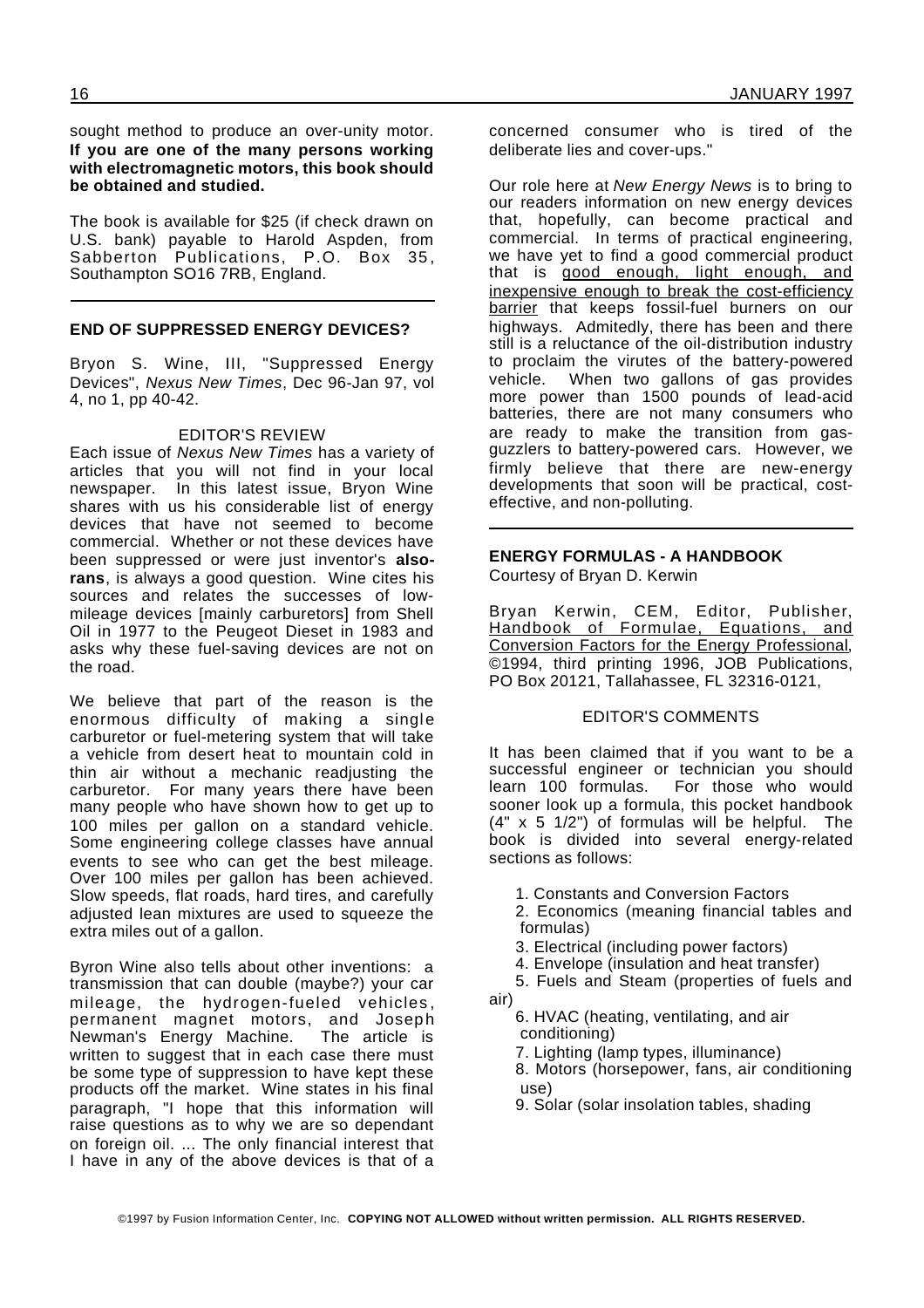#### factors)

We commend the author-publisher, for putting together a lot of good information in a pocket or tool box size book. Hopefully, for the 2nd edition, we will be able to provide some useful formulas and tables for a variety of new-energy devices and systems.

[Note: Special price for INE members. The author has agreed that he will send his book to any INE member for a flat \$20. You save \$2.45, essentially the shipping and handling charges are cancelled for INE members. Copy this page and send with your order, or call 904-531-7459 and order by credit card -- **be sure you mention that you are a member of INE.** Ed.]



**INTERNATIONAL SYMPOSIUM ON NEW ENERGY** Memorial Day Weekend May 23-26, 1997 Marriott Denver Tech Center Call for information on presenting papers.

Registration fees: \$150 through March 15, 1997, \$180 until May 22, \$200 at the door. \$75/day, \$45/half-day.

216 Commerce Drive #4, Fort Collins, CO 80524 Phone 970-482-3731, Fax 970-482-3120 Website: www.acad4newenergy.com Cust. Service: csrep@acad4newenergy.com

Marriott Denver Tech Center: Reservations 800-228-9290 or 303-779-1100

Intersociety Energy Conversion Engineering **Conference IECEC - 1997** July 27 to August 1, 1997 Hilton Hawaiian Village, Honolulu, HI

Abstracts in the area of "Innovative Concepts – Cold Fusion" and other Advanced Energy Conversion Technology areas are being accepted until January 17, 1997. Draft papers due March 1997, and Final papers are due in May 1997.



Submitting abstracts – more information available at:

http://members.aol.com/busassist/IECEC97.HTM or mail 4 copies of your abstract to: Eileen M. Grady IECEC-97 Program Office Business Assistants 16216 Frederick Road at Comfort Inn Shady Grove Gaithersburg, MD 20877

or Email to: <busassist@aol.com> for more information.

#### **WORLD RENEWABLE ENERGY CONFERENCE V**

Florence, Italy 20-25 September 1998 Hosted by the University of Florence School of Architecture

Sponsors include: UNESCO, U.S. DOE, Commonwealth Science Council, National Renewable Energy Laboratory (NREL-USA), Italian Ministry of Scientific Research, and others.

Congress topics: Solar and Low Energy Architecture, Photovoltaic Technologies, Solar Thermal Applications, Wind Energy Generation, Biomass Conversion, Energy Resources, Wave and Tidal Energy, Hydrogen and Storage, Economics and Financing, Institutional Issues, Geothermal and Ocean Thermal, Climatic and Environmental Issues, and Renewable Energy: Manufacturing.

For further information contact: Professor A.A.M. Sayigh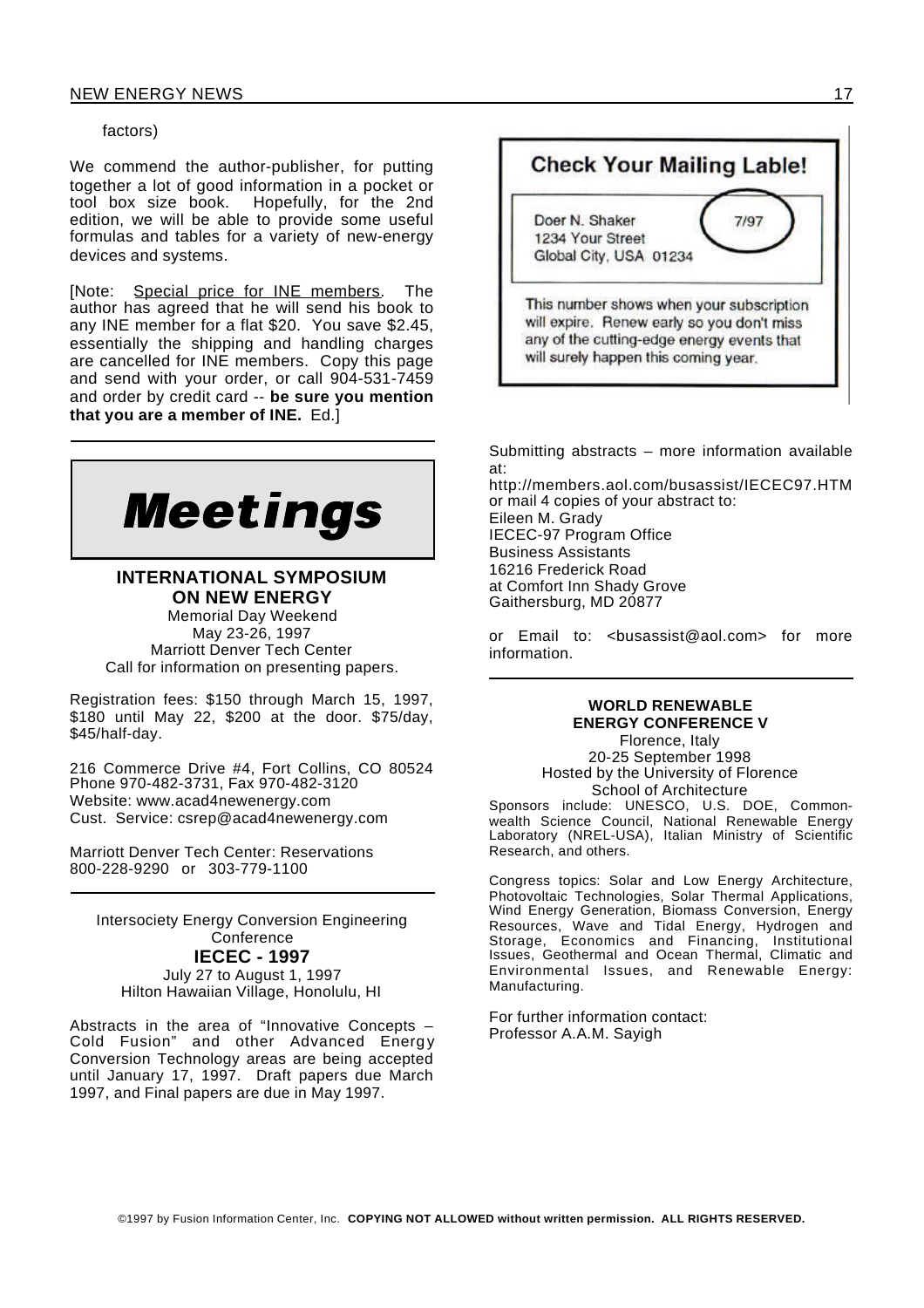World Renewable Energy Network 147 Hilmanton, Lower Earley Reading RG6 4HN, U.K. Phone: (44) 0118-961-1364, Fax: (44) 0118-961- 1365 (Dialing from abroad, omit the zero.)

# Commercial Column

The following companies (listed alphabetically) are commercializing cold fusion or other enhanced energy devices:

#### **COMPANY**: PRODUCT

**American Pure Fusion Engineering and Supply**: Information and trouble-shooting for the fusion<br>research and development industry. Developing research and development industry. Deve<br>"Fullerene Fusion Fuel™." Salem. Oregon. "Fullerene Fusion Fuel™." Salem, Oregon. The president, Warren Cooley, can be reached at 1-800- 7 8 9 - 7 1 0 9 o r 5 0 3 - 5 8 5 - 6 7 4 6 . E m a i l t o : Coolwar@aol.com

**CAI, Inc., CAI has acquired rights to develop and produce a new-type of thermal power based on the controlled production of clean nuclear reactions from micro-miniature tokamaks (provided by nature). Contact through FIC, Voice 801-583-6232, Fax 801- 583-2963.** Note: CAI and FIC have agreed to merge.

**CETI** (Clean Energy Technologies, Inc.): Developers of the Patterson Power Cell™. Dallas, Texas. Voice 214-982-8340, FAX 214-982-8349.

**Clustron Sciences Corp.**: New energy research consulting and information. Contact: Ron Brightsen, 703-476-8731.

**ENECO**: Portfolio of intellectual property including over thirty patents issued or pending in cold nuclear fusion and other enhanced energy devices. Salt Lake City, Utah. Contact Fred Jaeger, Voice 801- 583-2000, Fax 801-583-6245.

**E-Quest Sciences:** Exploring The Micro-Fusion<sup>™</sup><br>process. Seeking qualified research partners for Seeking qualified research partners for their sonoluminesence program. Contact Russ George, FAX 415-851-8489.

**Fusion Information Center (FIC): Research and development of new energy systems. The world's most complete resource depository for cold fusion research information, as well as other new energy research including zero-point energy; space energy research; electronic, electromagnetic, an d mechanical over unity devices and transmutation. We are the publishers for** *Fusion Facts, New Energy News***, and** *the Journal of New Energy.* **Voice 801- 583-6232, Fax 801-583-2963. Contact Hal Fox.**

Note: FIC and CAI have agreed to merge.

**Holotec AG**: Clean Energy Technology, contact André Waser, Gen. Mgr., Bireggstrasse 14, CH-6003, Luzern, Switzerland. Phone 011 41-41 360 4485, or Fax 011 41-41 360 4486.

**Hydro Dynamics, Inc**.: Hydrosonic Pump, heatproducing systems using electrical input with thermal efficiencies of 110 to 125 percent. Rome, Georgia. Contact James Griggs, Voice 706-234-4111 Fax 706-234-0702.

**JET Energy Technology, Inc.**: Design and manufacture of ð-electrode systems, calorimeters, and associated equipment and systems. Consulting regarding radiation, materials, and other scientific and engineering issues. Weston, MA. Contact Dr. Mitchell Swartz, Voice 617-237-3625. Fax 617-237- 3625.

**Labofex, Experimental and Applied Plasma Physics**: R&D of PAGD (Pulsed Abnormal Glow Discharge) plasma technology. Applications under development include protable power supplies, electric vehicles and autonomous housing. Licensing. Ontario, Canada. Contact Dr. Paulo N. Correa. Tel 905-660- 1040 Fax 905-738-8427

**Magnetic Power Inc.**: Solid-state, heat to electric transducers, for temperatures up to  $300^{\circ}$ F (low energy nuclear reactions, waste heat, etc.) featuring Ultraconductors<sup>tm</sup> under development by ROOTS, a subsidiary. Sebastopol, CA. Contact Mark Goldes, voice 707-829-9391, Fax 707-829-1002.

**Nova Resources Group, Inc**.: Design and manufacture ETC (Electrolytic Thermal Cell); EG (commercial power cogeneration module); and IE (integrated electrolytic system). Denver, CO. Call Chip Ransford, Phone 303-433-5582.

**UV Enhanced Ultrasound**: Cold Fusion Principle being used for an ultrasonic water purifier. Hong Kong. FAX 852-2338-3057.

**"YUSMAR"- Scientific-Commercial Company:** manufacture, licensing, research and development of water-based generators: thermal (5 sizes), electrothermal (up to 2 MW), and 'quantum' types. President: Dr. Yuri S. Potapov, 277012 Kishinev, Moldova. Phone and Fax 011-3732-233318.

**Zenergy Corporation**: Founded in 1996 to facilitate the introduction of commercially viable energy alternatives. 390 South Robins Way, Chandler, AZ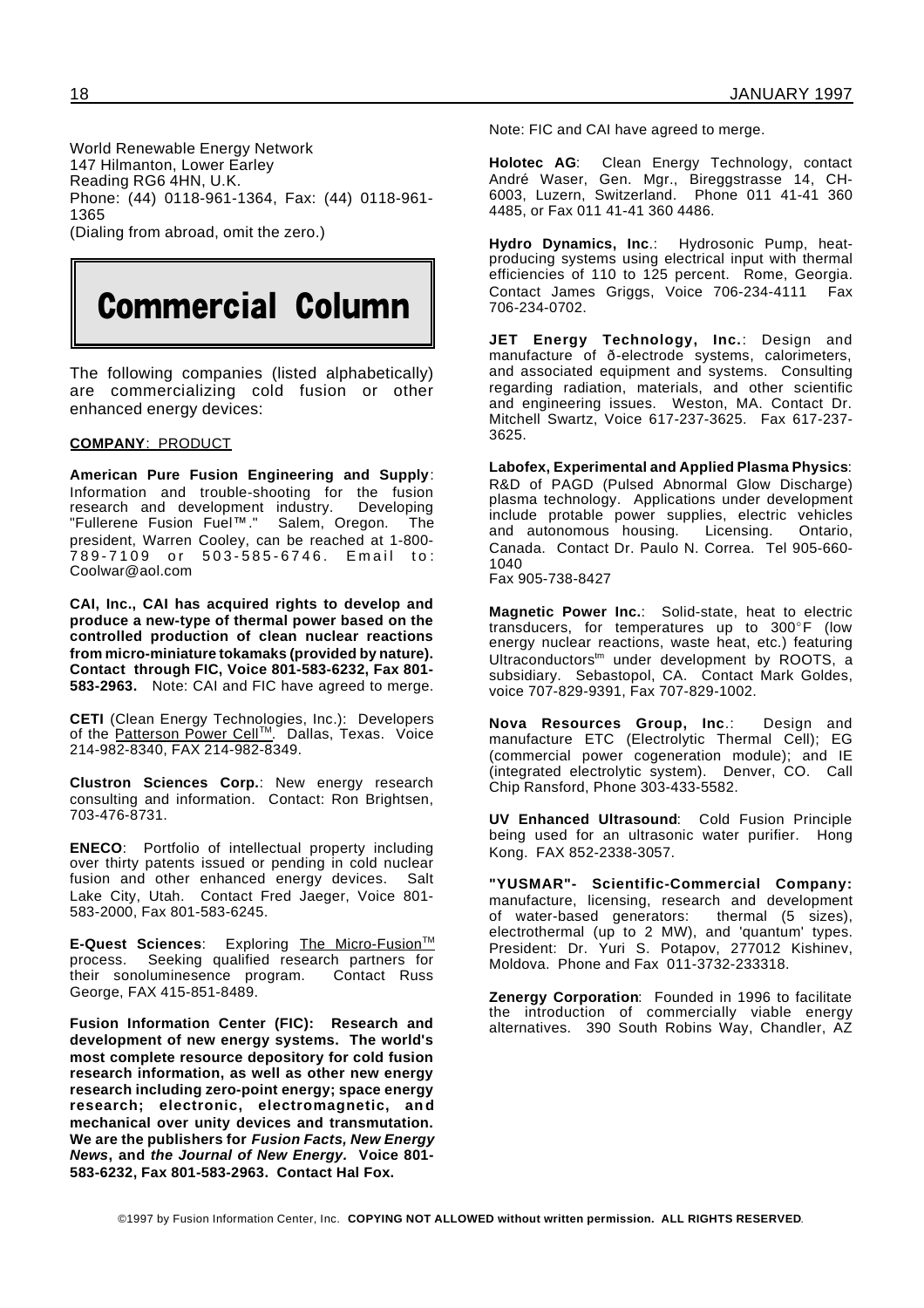85225. Contact Reed Huish: 602-814-7865, Fax 602-821-0967, e-mail: info@zenergy.com

Note: The Fusion Information Center has been acting as an information source to many of these companies. We expect to augment our international service to provide contacts, information, and business opportunities to companies considering an entry into the enhanced energy market.

#### **INFORMATION SOURCES**

Academy for New Energy (ANE) is a subsidiary organization to the International Association for New Science, which has specific goals directed toward the field of alternative and "New" energy research. 1304 S. College Ave., Fort Collins, CO 80524. Tel. 970-482-3731

*ANE Newsletter*, quarterly publication of ANE, providing an open forum for discussion, and disseminating newsworthy and inspirational information on invention and new energy. Edited by Robert Emmerich.

*Advanced Energy Network Newsletter*, quarterly, a reprint of articles and papers from other energy publications, with book reviews and worldwide conference list. Advanced Energy Network, P.O. Box 691, Rondebosch 7700 Capetown, Rep. South Africa.

*Cold Fusion*, monthly newsletter, edited by Wayne Green, 70 Route 202N, Petersborough, NH 03458.

*Cold Fusion Times,* quarterly newsletter published by Dr. Mitchell Swartz, P.O. Box 81135, Wellesley Hills M A 0 2 1 8 1. H o m e P a g e : http://world.std.com/~mica/cft.html

*Cycles*, a R&D newsletter, published by Dieter Soegemeier, Editor, GPO Box 269, Brisbane, QLD.4001, Australia. Phone/Fax: +61 (0)7 3809 3257.

*Electric Spacecraft Journal*, quarterly, edited by Charles A. Yost, 73 Sunlight Drive, Leicester, NC 28748.

*Electrifying Times*, 3/year magazine, covers electric vehicles extensively, magnetic motors, and battery development. 63600 Deschutes Market Rd, Bend, OR 97701 541-388-1908, Fax 541-388-2750, E-mail <etimes@teleport.com> www.teleport.com/~etimes/

*Fusion Facts* **monthly newsletter. Salt Lake City, UT. 801-583-6232, also publishes Cold Fusion Impact and Cold Fusion Source Book. Plans on-line database access. Final issue Dec. 1996, but will continue to publish abstracts in JNE.**

*Fusion Technology,* Journal of the American Nuclear Society, edited by Dr. George Miley, publishes some

papers on cold nuclear fusion. 555 N. Kensington Ave., La Grange Park, IL 60525.

*Infinite Energy,* new bi-monthly newsletter edited by Dr. Eugene Mallove (author of **Fire from Ice**), P.O. Box 2816, Concord, NH 03302-2816. Voice: 603- 228-4516. Fax: 603-224-5975 E-mail 76570.2270@compuserve.com

**Institute for New Energy (INE), organization to promote and help find funding for new energy research. Home Page: www.padrak.com/ine/ contains many important scientific papers and current reports on all areas of research. E-mail: ine@padrak.com Salt Lake City, Utah. Voice 801-583-6232, Fax 801-583-2963.**

*New Energy News* **monthly newsletter for INE, highlighting the research and development in the worldwide new energy arena. Edited by Hal Fox.**

*Journal of New Energy* **(JNE), quarterly, presenting papers representing the new areas of energy research, leading-edge ideas in the development of new energy technology, and the theories behind them. Published by the Fusion Information Center, Inc. Editor: Hal Fox.**

KeelyNet BBS - Science and health oriented information exchange that specializes in nonstandard research, much of it on new energy. Jerry Decker, 214-324-3501 Internet: www.keelynet.com E-mail: jdecker@keelynet.com

*Planetary Association for Clean Energy Newsletter*, quarterly, edited by Dr. Andrew Michrowski. 100 Bronson Ave, # 1001, Ottawa, Ontario K1R 6G8, Canada. Web page: http://energie.keng.de/~pace

Now available: *Clean Energy Review*, a technical and scientific discussion on nuclear fuel wastes disposal. Discusses transmutation as one possible solution. \$5 U.S. and Canadian, \$7.50 other countries.

*Space Energy Journal*, quarterly, edited by Jim Kettner & Don Kelly, P.O. Box 1136, Clearwater, FL 34617-1136.

The above list of commercial and information sources will be growing. New listings will be added as information is received. Send information to *NEN*, P.O. Box 58639, Salt Lake City, UT, 84158.